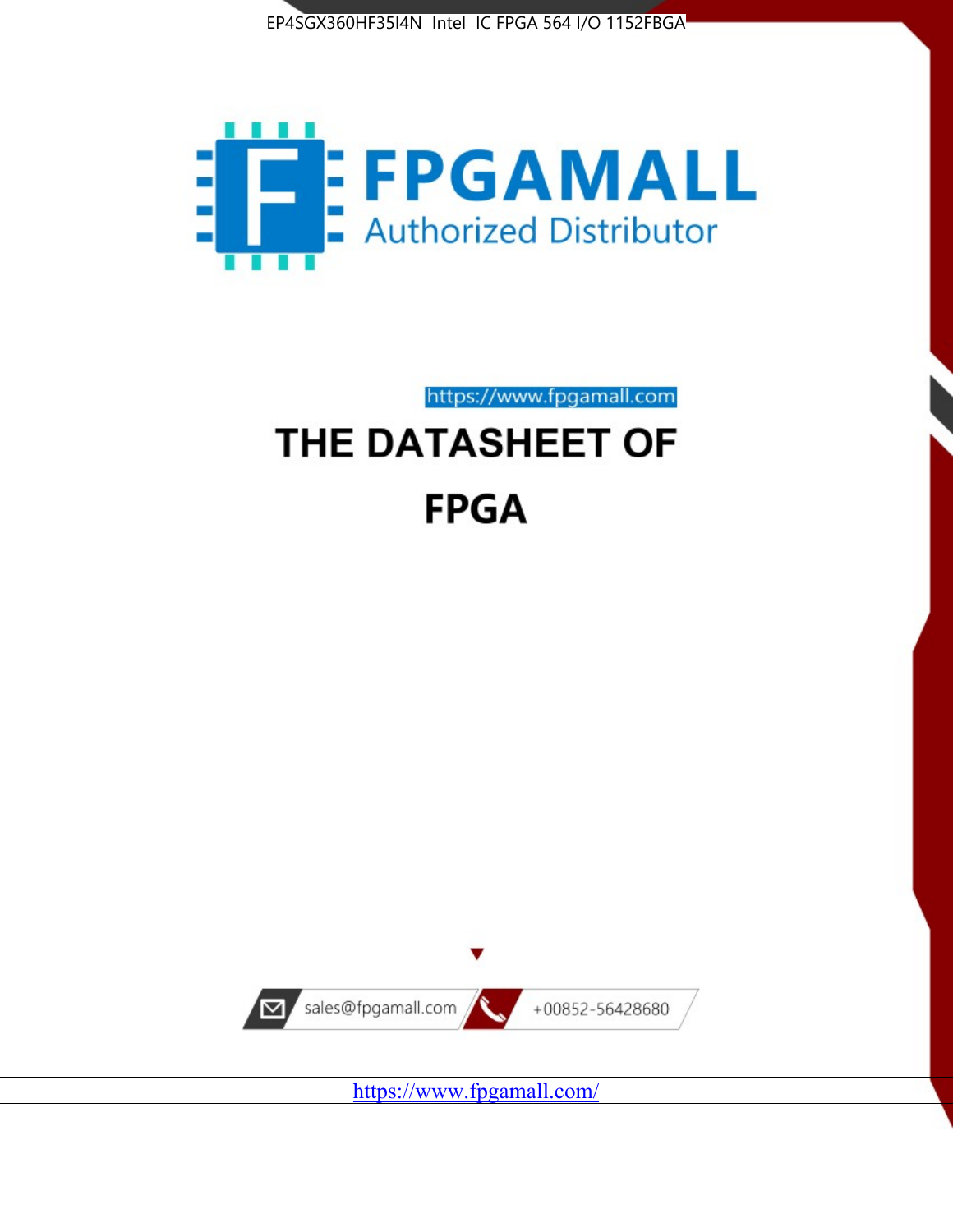EP4SGX360HF35I4N Intel IC FPGA 564 I/O 1152FBGA



# **1. Overview for the Stratix IV Device Family**

**SIV51001-3.5**

Altera® Stratix® IV FPGAs deliver a breakthrough level of system bandwidth and power efficiency for high-end applications, allowing you to innovate without compromise. Stratix IV FPGAs are based on the Taiwan Semiconductor Manufacturing Company (TSMC) 40-nm process technology and surpass all other high-end FPGAs, with the highest logic density, most transceivers, and lowest power requirements.

The Stratix IV device family contains three optimized variants to meet different application requirements:

- Stratix IV E (Enhanced) FPGAs—up to 813,050 logic elements (LEs), 33,294 kilobits (Kb) RAM, and 1,288 18 x 18 bit multipliers
- Stratix IV GX transceiver FPGAs—up to 531,200 LEs, 27,376 Kb RAM, 1,288 18 x 18-bit multipliers, and 48 full-duplex clock data recovery (CDR)-based transceivers at up to 8.5 Gbps
- Stratix IV GT—up to 531,200 LEs, 27,376 Kb RAM, 1,288 18 x 18-bit multipliers, and 48 full-duplex CDR-based transceivers at up to 11.3 Gbps

The complete Altera high-end solution includes the lowest risk, lowest total cost path to volume using HardCopy® IV ASICs for all the family variants, a comprehensive portfolio of application solutions customized for end-markets, and the industry leading Quartus® II software to increase productivity and performance.

f For information about upcoming Stratix IV device features, refer to the *[Upcoming](http://www.altera.com/literature/hb/stratix-iv/uf01001.pdf?GSA_pos=2&WT.oss_r=1&WT.oss=upcoming)  [Stratix IV Device Features](http://www.altera.com/literature/hb/stratix-iv/uf01001.pdf?GSA_pos=2&WT.oss_r=1&WT.oss=upcoming)* document.

f For information about changes to the currently published *Stratix IV Device Handbook*, refer to the *[Addendum to the Stratix IV Device Handbook](http://www.altera.com/literature/hb/stratix-iv/stx4_siv54002.pdf)* chapter.

This chapter contains the following sections:

- "Feature Summary" on page 1–2
- "Architecture Features" on page 1–6
- "Integrated Software Platform" on page 1–19
- "Ordering Information" on page 1–19

@2016 Altera Corporation. All rights reserved. ALTERA, ARRIA, CYCLONE, HARDCOPY, MAX, MEGACORE, NIOS, QUARTUS and STRATIX words and logos are trademarks of Altera Corporation and registered in the U.S. Patent and Trademark



Stratix IV Device Handbook Volume 1 January 2016

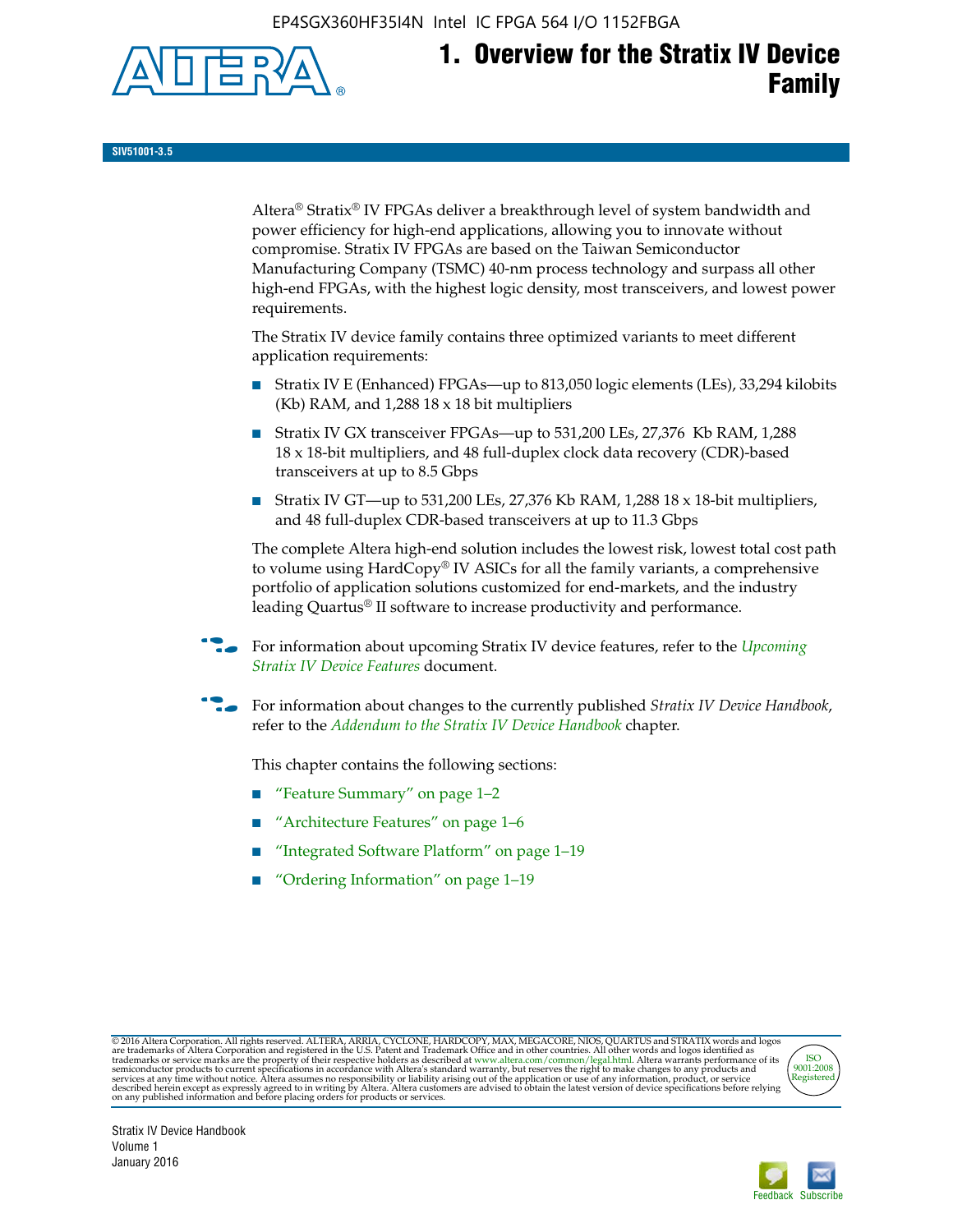## **Feature Summary**

The following list summarizes the Stratix IV device family features:

- Up to 48 full-duplex CDR-based transceivers in Stratix IV GX and GT devices supporting data rates up to 8.5 Gbps and 11.3 Gbps, respectively
- Dedicated circuitry to support physical layer functionality for popular serial protocols, such as PCI Express (PCIe) (PIPE) Gen1 and Gen2, Gbps Ethernet (GbE), Serial RapidIO, SONET/SDH, XAUI/HiGig, (OIF) CEI-6G, SD/HD/3G-SDI, Fibre Channel, SFI-5, and Interlaken
- Complete PCIe protocol solution with embedded PCIe hard IP blocks that implement PHY-MAC layer, Data Link layer, and Transaction layer functionality

**For more information, refer to the** *[IP Compiler for PCI Express User Guide](http://www.altera.com/literature/ug/ug_pci_express.pdf)***.** 

- Programmable transmitter pre-emphasis and receiver equalization circuitry to compensate for frequency-dependent losses in the physical medium
- Typical physical medium attachment (PMA) power consumption of 100 mW at 3.125 Gbps and 135 mW at 6.375 Gbps per channel
- 72,600 to 813,050 equivalent LEs per device
- 7,370 to 33,294 Kb of enhanced TriMatrix memory consisting of three RAM block sizes to implement true dual-port memory and FIFO buffers
- High-speed digital signal processing (DSP) blocks configurable as 9 x 9-bit,  $12 \times 12$ -bit,  $18 \times 18$ -bit, and  $36 \times 36$ -bit full-precision multipliers at up to 600 MHz
- Up to 16 global clocks (GCLK), 88 regional clocks (RCLK), and 132 periphery clocks (PCLK) per device
- Programmable power technology that minimizes power while maximizing device performance
- Up to 1,120 user I/O pins arranged in 24 modular I/O banks that support a wide range of single-ended and differential I/O standards
- Support for high-speed external memory interfaces including DDR, DDR2, DDR3 SDRAM, RLDRAM II, QDR II, and QDR II+ SRAM on up to 24 modular I/O banks
- High-speed LVDS I/O support with serializer/deserializer (SERDES), dynamic phase alignment (DPA), and soft-CDR circuitry at data rates up to 1.6 Gbps
- Support for source-synchronous bus standards, including SGMII, GbE, SPI-4 Phase 2 (POS-PHY Level 4), SFI-4.1, XSBI, UTOPIA IV, NPSI, and CSIX-L1
- Pinouts for Stratix IV E devices designed to allow migration of designs from Stratix III to Stratix IV E with minimal PCB impact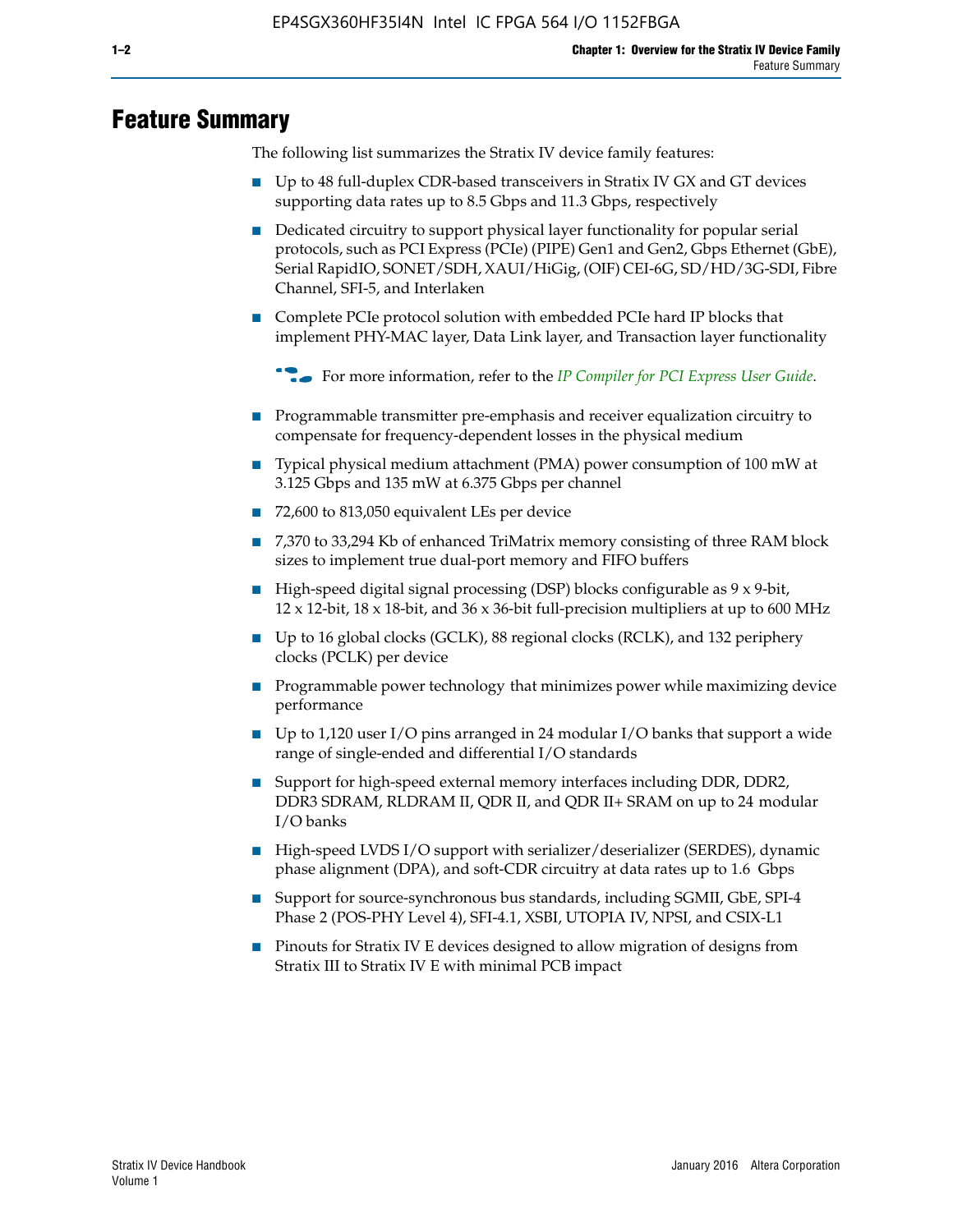## **Stratix IV GX Devices**

Stratix IV GX devices provide up to 48 full-duplex CDR-based transceiver channels per device:

- Thirty-two out of the 48 transceiver channels have dedicated physical coding sublayer (PCS) and physical medium attachment (PMA) circuitry and support data rates between 600 Mbps and 8.5 Gbps
- The remaining 16 transceiver channels have dedicated PMA-only circuitry and support data rates between 600 Mbps and 6.5 Gbps
- **1 The actual number of transceiver channels per device varies with device selection. For** more information about the exact transceiver count in each device, refer to Table 1–1 on page 1–11.
- 1 For more information about transceiver architecture, refer to the *[Transceiver](http://www.altera.com/literature/hb/stratix-iv/stx4_siv52001.pdf)  [Architecture in Stratix IV Devices](http://www.altera.com/literature/hb/stratix-iv/stx4_siv52001.pdf)* chapter.

Figure 1–1 shows a high-level Stratix IV GX chip view.

#### **Figure 1–1. Stratix IV GX Chip View** *(1)*



#### **Note to Figure 1–1:**

(1) Resource counts vary with device selection, package selection, or both.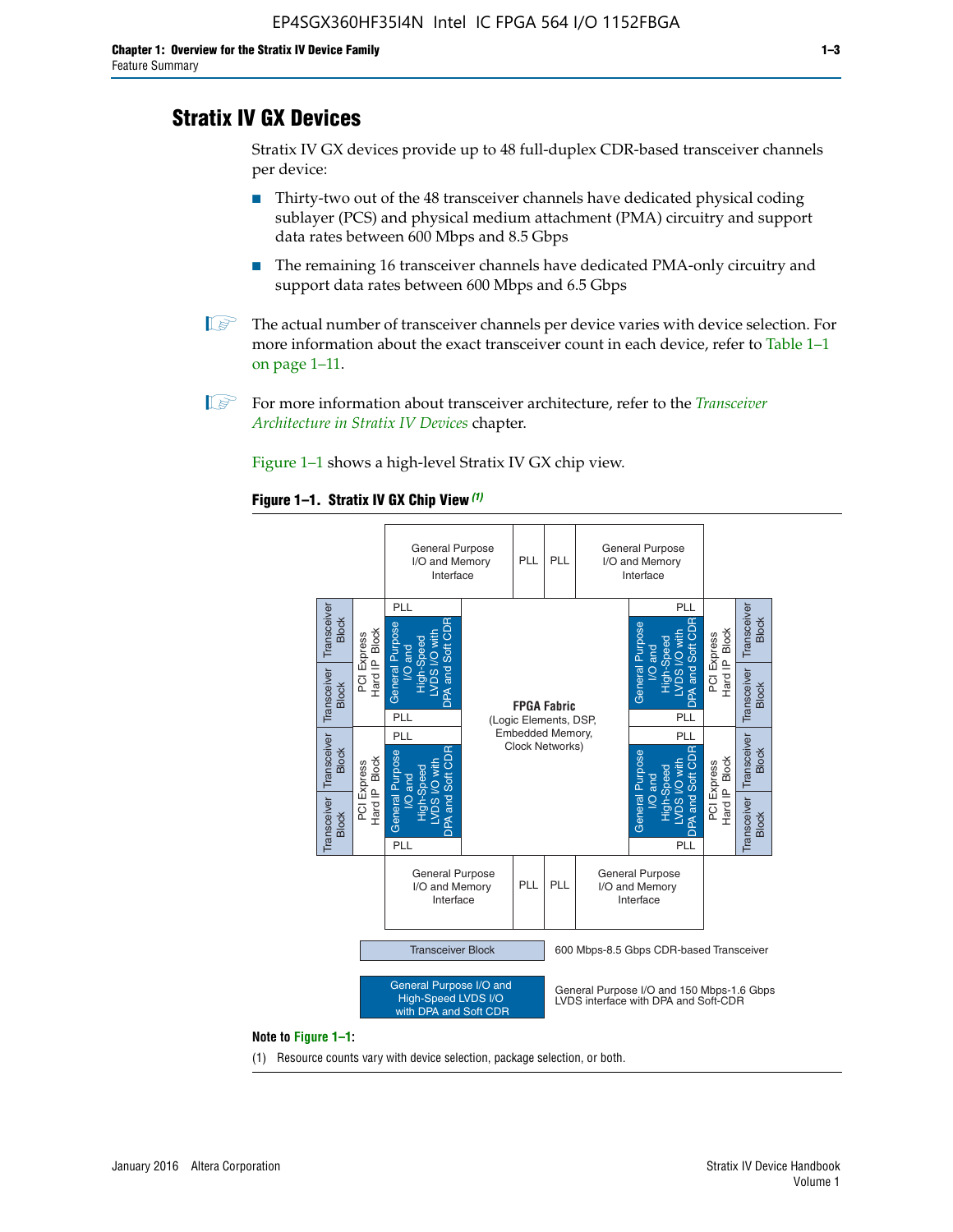## **Stratix IV E Device**

Stratix IV E devices provide an excellent solution for applications that do not require high-speed CDR-based transceivers, but are logic, user I/O, or memory intensive.

Figure 1–2 shows a high-level Stratix IV E chip view.





#### **Note to Figure 1–2:**

(1) Resource counts vary with device selection, package selection, or both.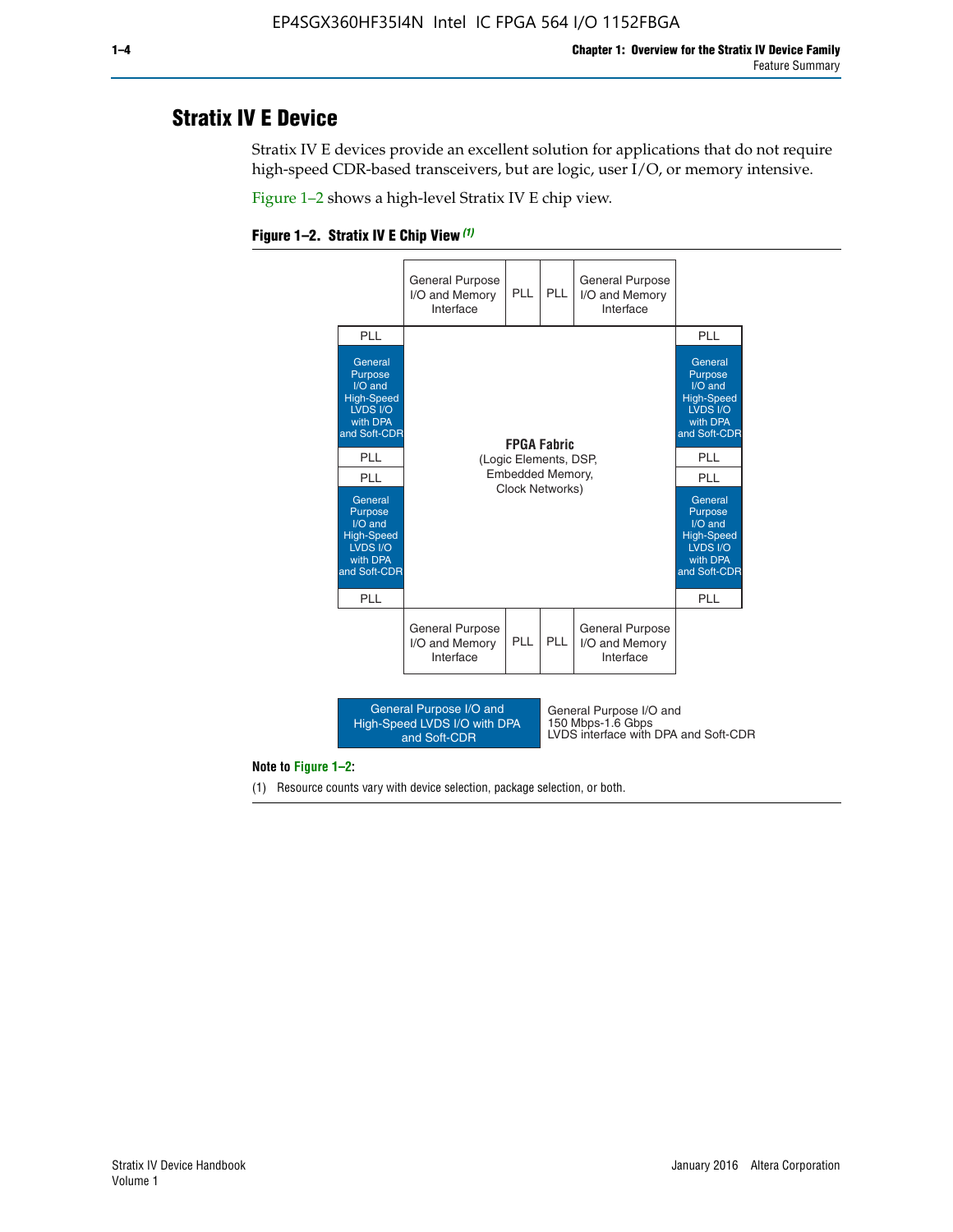## **Stratix IV GT Devices**

Stratix IV GT devices provide up to 48 CDR-based transceiver channels per device:

- Thirty-two out of the 48 transceiver channels have dedicated PCS and PMA circuitry and support data rates between 600 Mbps and 11.3 Gbps
- The remaining 16 transceiver channels have dedicated PMA-only circuitry and support data rates between 600 Mbps and 6.5 Gbps
- **1** The actual number of transceiver channels per device varies with device selection. For more information about the exact transceiver count in each device, refer to Table 1–7 on page 1–16.
- $\mathbb{I}$  For more information about Stratix IV GT devices and transceiver architecture, refer to the *[Transceiver Architecture in Stratix IV Devices](http://www.altera.com/literature/hb/stratix-iv/stx4_siv52001.pdf)* chapter.

Figure 1–3 shows a high-level Stratix IV GT chip view.



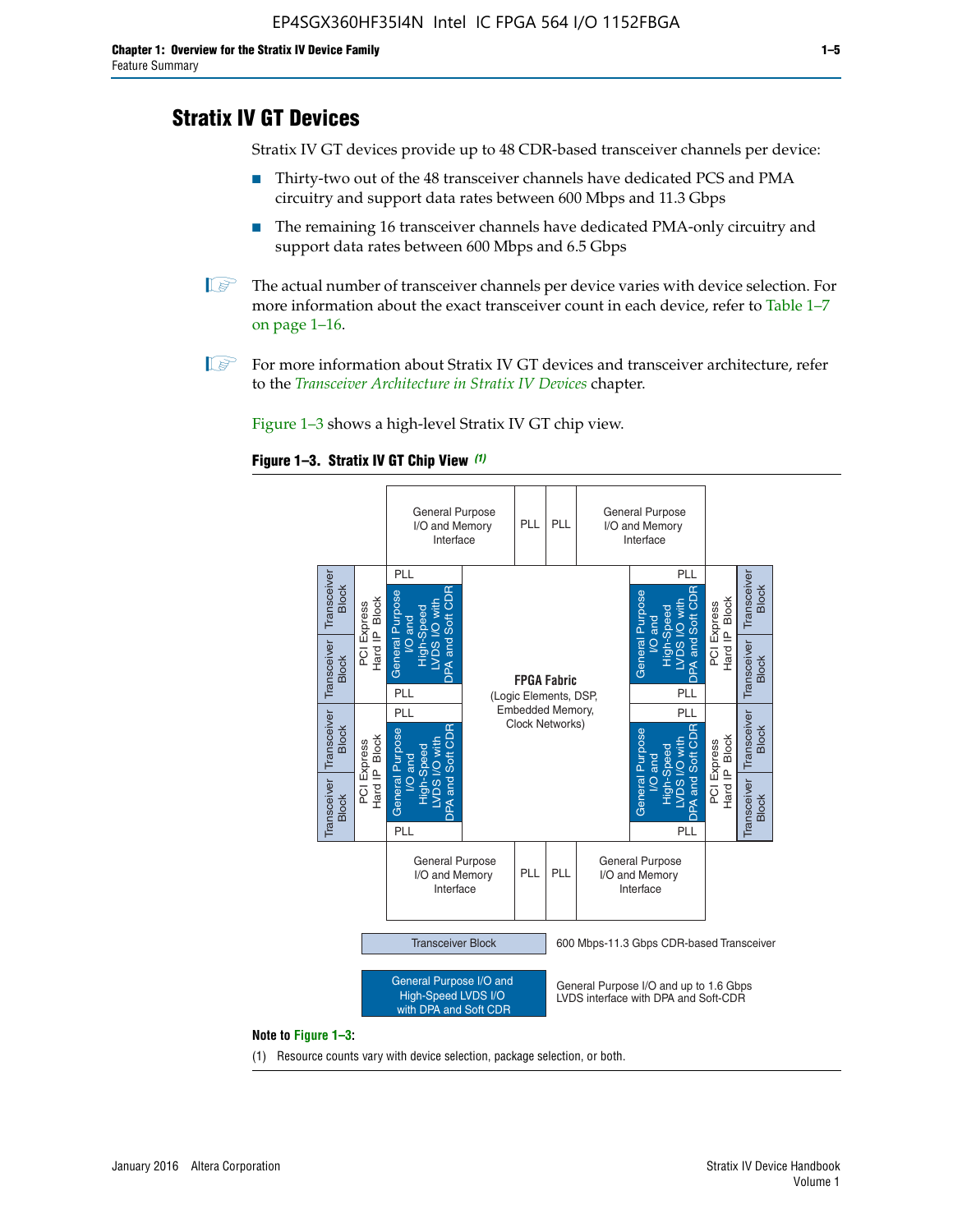## **Architecture Features**

The Stratix IV device family features are divided into high-speed transceiver features and FPGA fabric and I/O features.

## **High-Speed Transceiver Features**

The following sections describe high-speed transceiver features for Stratix IV GX and GT devices.

## **Highest Aggregate Data Bandwidth**

Up to 48 full-duplex transceiver channels supporting data rates up to 8.5 Gbps in Stratix IV GX devices and up to 11.3 Gbps in Stratix IV GT devices.

## **Wide Range of Protocol Support**

Physical layer support for the following serial protocols:

- Stratix IV GX—PCIe Gen1 and Gen2, GbE, Serial RapidIO, SONET/SDH, XAUI/HiGig, (OIF) CEI-6G, SD/HD/3G-SDI, Fibre Channel, SFI-5, GPON, SAS/SATA, HyperTransport 1.0 and 3.0, and Interlaken
- Stratix IV GT—40G/100G Ethernet, SFI-S, Interlaken, SFI-5.1, Serial RapidIO, SONET/SDH, XAUI/HiGig, (OIF) CEI-6G, 3G-SDI, and Fibre Channel
- Extremely flexible and easy-to-configure transceiver data path to implement proprietary protocols
- PCIe Support
	- Complete PCIe Gen1 and Gen2 protocol stack solution compliant to PCI Express base specification 2.0 that includes PHY-MAC, Data Link, and transaction layer circuitry embedded in PCI Express hard IP blocks
	- **For more information, refer to the [PCI Express Compiler User Guide](http://www.altera.com/literature/ug/ug_pci_express.pdf).**
	- Root complex and end-point applications
	- $x1, x4,$  and  $x8$  lane configurations
	- PIPE 2.0-compliant interface
	- Embedded circuitry to switch between Gen1 and Gen2 data rates
	- Built-in circuitry for electrical idle generation and detection, receiver detect, power state transitions, lane reversal, and polarity inversion
	- 8B/10B encoder and decoder, receiver synchronization state machine, and ± 300 parts per million (ppm) clock compensation circuitry
	- Transaction layer support for up to two virtual channels (VCs)

 $\mathbb{I}$  The high-speed transceiver features apply only to Stratix IV GX and Stratix IV GT devices.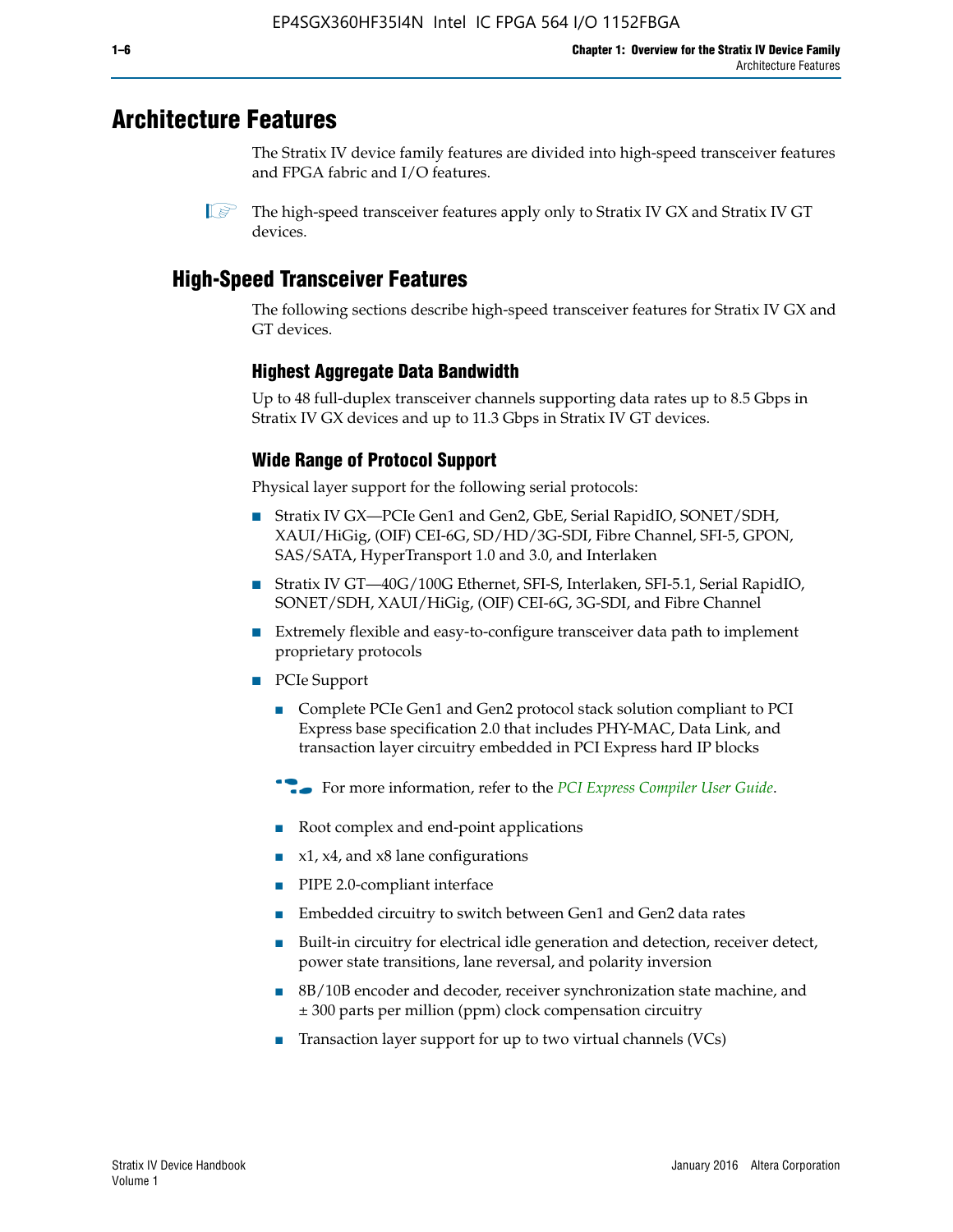- Compliant to IEEE802.3ae specification
- **■** Embedded state machine circuitry to convert XGMII idle code groups  $(|11|)$ to and from idle ordered sets  $(|A|, |K|, |R|)$  at the transmitter and receiver, respectively
- 8B/10B encoder and decoder, receiver synchronization state machine, lane deskew, and  $\pm 100$  ppm clock compensation circuitry
- GbE Support
	- Compliant to IEEE802.3-2005 specification
	- Automatic idle ordered set  $(111/112/1)$  generation at the transmitter, depending on the current running disparity
	- 8B/10B encoder and decoder, receiver synchronization state machine, and ± 100 ppm clock compensation circuitry
- Support for other protocol features such as MSB-to-LSB transmission in SONET/SDH configuration and spread-spectrum clocking in PCIe configurations

#### **Diagnostic Features**

- Serial loopback from the transmitter serializer to the receiver CDR for transceiver PCS and PMA diagnostics
- Reverse serial loopback pre- and post-CDR to transmitter buffer for physical link diagnostics
- Loopback master and slave capability in PCI Express hard IP blocks
- **For more information, refer to the** *[PCI Express Compiler User Guide](http://www.altera.com/literature/ug/ug_pci_express.pdf)***.**

## **Signal Integrity**

Stratix IV devices simplify the challenge of signal integrity through a number of chip, package, and board-level enhancements to enable efficient high-speed data transfer into and out of the device. These enhancements include:

- Programmable 3-tap transmitter pre-emphasis with up to 8,192 pre-emphasis levels to compensate for pre-cursor and post-cursor inter-symbol interference (ISI)
- Up to 900% boost capability on the first pre-emphasis post-tap
- User-controlled and adaptive 4-stage receiver equalization with up to 16 dB of high-frequency gain
- On-die power supply regulators for transmitter and receiver phase-locked loop (PLL) charge pump and voltage controlled oscillator (VCO) for superior noise immunity
- On-package and on-chip power supply decoupling to satisfy transient current requirements at higher frequencies, thereby reducing the need for on-board decoupling capacitors
- Calibration circuitry for transmitter and receiver on-chip termination (OCT) resistors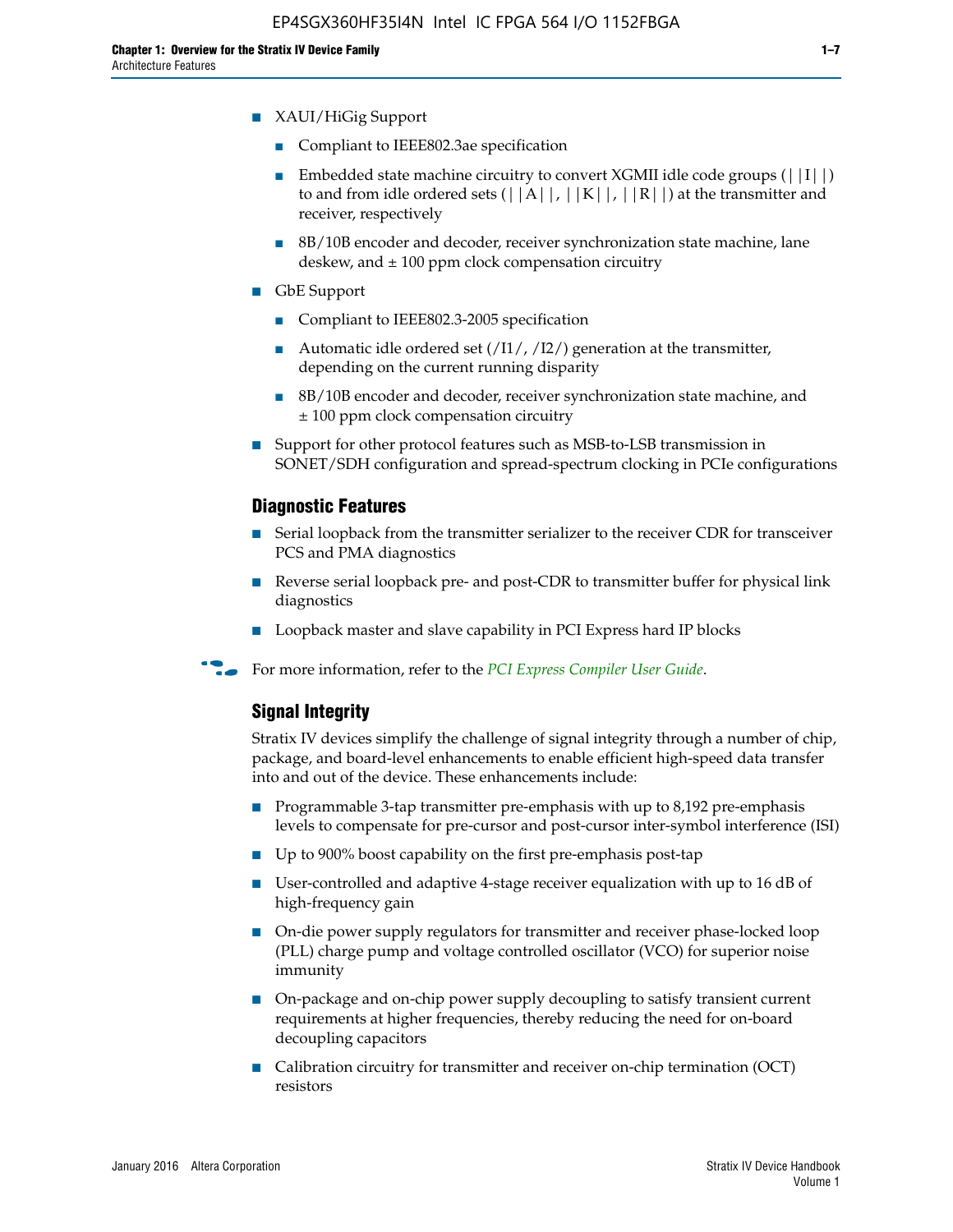## **FPGA Fabric and I/O Features**

The following sections describe the Stratix IV FPGA fabric and I/O features.

## **Device Core Features**

- Up to 531,200 LEs in Stratix IV GX and GT devices and up to 813,050 LEs in Stratix IV E devices, efficiently packed in unique and innovative adaptive logic modules (ALMs)
- Ten ALMs per logic array block (LAB) deliver faster performance, improved logic utilization, and optimized routing
- Programmable power technology, including a variety of process, circuit, and architecture optimizations and innovations
- Programmable power technology available to select power-driven compilation options for reduced static power consumption

#### **Embedded Memory**

- TriMatrix embedded memory architecture provides three different memory block sizes to efficiently address the needs of diversified FPGA designs:
	- 640-bit MLAB
	- 9-Kb M9K
	- 144-Kb M144K
- Up to 33,294 Kb of embedded memory operating at up to 600 MHz
- Each memory block is independently configurable to be a single- or dual-port RAM, FIFO, ROM, or shift register

## **Digital Signal Processing (DSP) Blocks**

- Flexible DSP blocks configurable as  $9 \times 9$ -bit,  $12 \times 12$ -bit,  $18 \times 18$ -bit, and  $36 \times 36$ -bit full-precision multipliers at up to 600 MHz with rounding and saturation capabilities
- Faster operation due to fully pipelined architecture and built-in addition, subtraction, and accumulation units to combine multiplication results
- Optimally designed to support advanced features such as adaptive filtering, barrel shifters, and finite and infinite impulse response (FIR and IIR) filters

#### **Clock Networks**

- Up to 16 global clocks and 88 regional clocks optimally routed to meet the maximum performance of 800 MHz
- Up to 112 and 132 periphery clocks in Stratix IV GX and Stratix IV E devices, respectively
- Up to 66 (16 GCLK + 22 RCLK + 28 PCLK) clock networks per device quadrant in Stratix IV GX and Stratix IV GT devices
- Up to 71 (16 GCLK + 22 RCLK + 33 PCLK) clock networks per device quadrant in Stratix IV E devices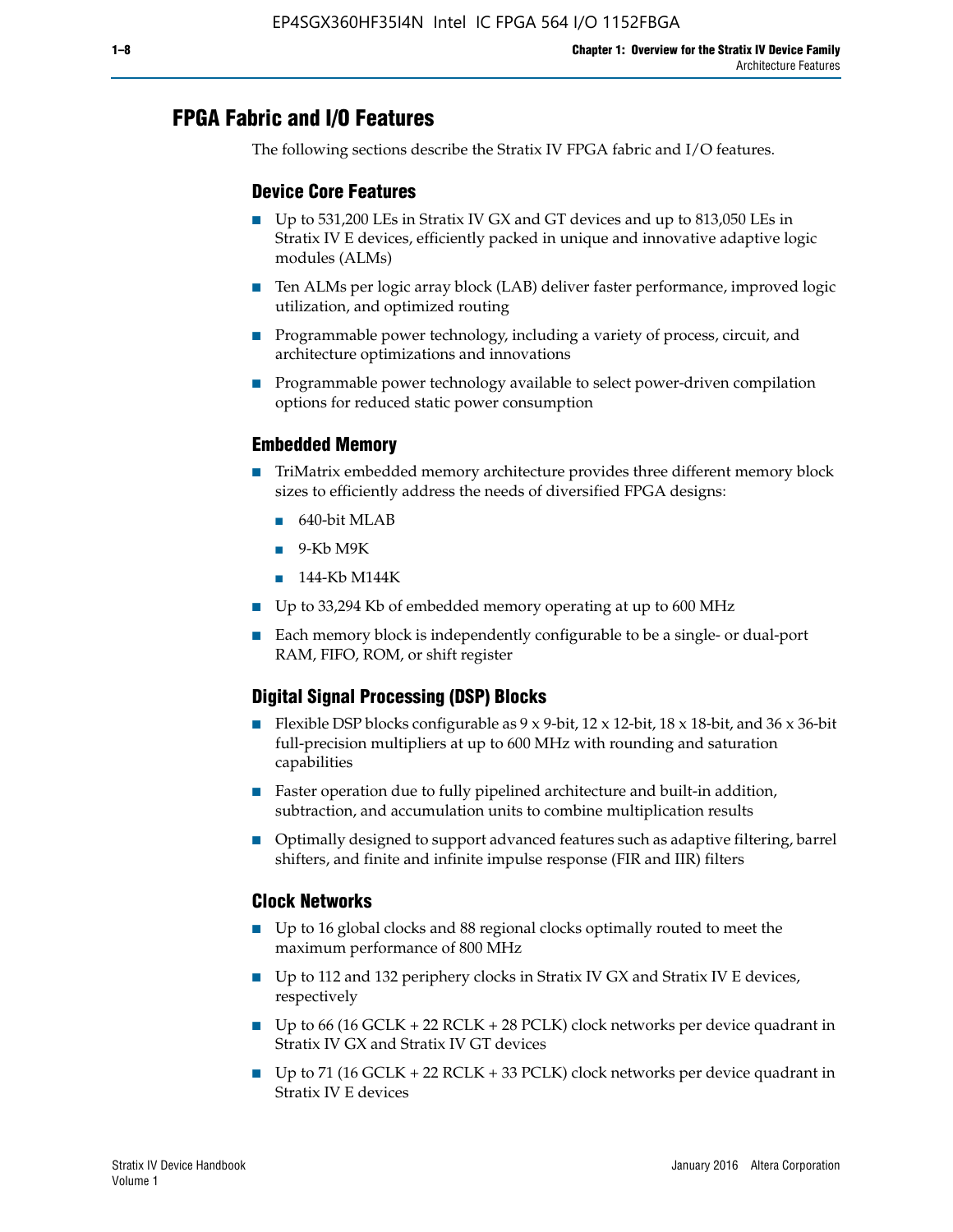## **PLLs**

- Three to 12 PLLs per device supporting spread-spectrum input tracking, programmable bandwidth, clock switchover, dynamic reconfiguration, and delay compensation
- On-chip PLL power supply regulators to minimize noise coupling

## **I/O Features**

- Sixteen to 24 modular I/O banks per device with 24 to 48 I/Os per bank designed and packaged for optimal simultaneous switching noise (SSN) performance and migration capability
- Support for a wide range of industry I/O standards, including single-ended (LVTTL/CMOS/PCI/PCIX), differential (LVDS/mini-LVDS/RSDS), voltage-referenced single-ended and differential (SSTL/HSTL Class I/II) I/O standards
- **O**n-chip series  $(R_S)$  and on-chip parallel  $(R_T)$  termination with auto-calibration for single-ended I/Os and on-chip differential  $(R_D)$  termination for differential I/Os
- Programmable output drive strength, slew rate control, bus hold, and weak pull-up capability for single-ended I/Os
- User I/O:GND: $V_{CC}$  ratio of 8:1:1 to reduce loop inductance in the package—PCB interface
- **■** Programmable transmitter differential output voltage ( $V_{OD}$ ) and pre-emphasis for high-speed LVDS I/O

#### **High-Speed Differential I/O with DPA and Soft-CDR**

- Dedicated circuitry on the left and right sides of the device to support differential links at data rates from 150 Mbps to 1.6 Gbps
- Up to 98 differential SERDES in Stratix IV GX devices, up to 132 differential SERDES in Stratix IV E devices, and up to 47 differential SERDES in Stratix IV GT devices
- DPA circuitry at the receiver automatically compensates for channel-to-channel and channel-to-clock skew in source synchronous interfaces
- Soft-CDR circuitry at the receiver allows implementation of asynchronous serial interfaces with embedded clocks at up to 1.6 Gbps data rate (SGMII and GbE)

#### **External Memory Interfaces**

- Support for existing and emerging memory interface standards such as DDR SDRAM, DDR2 SDRAM, DDR3 SDRAM, QDRII SRAM, QDRII+ SRAM, and RLDRAM II
- DDR3 up to 1,067 Mbps/533 MHz
- Programmable DQ group widths of 4 to 36 bits (includes parity bits)
- Dynamic OCT, trace mismatch compensation, read-write leveling, and half-rate register capabilities provide a robust external memory interface solution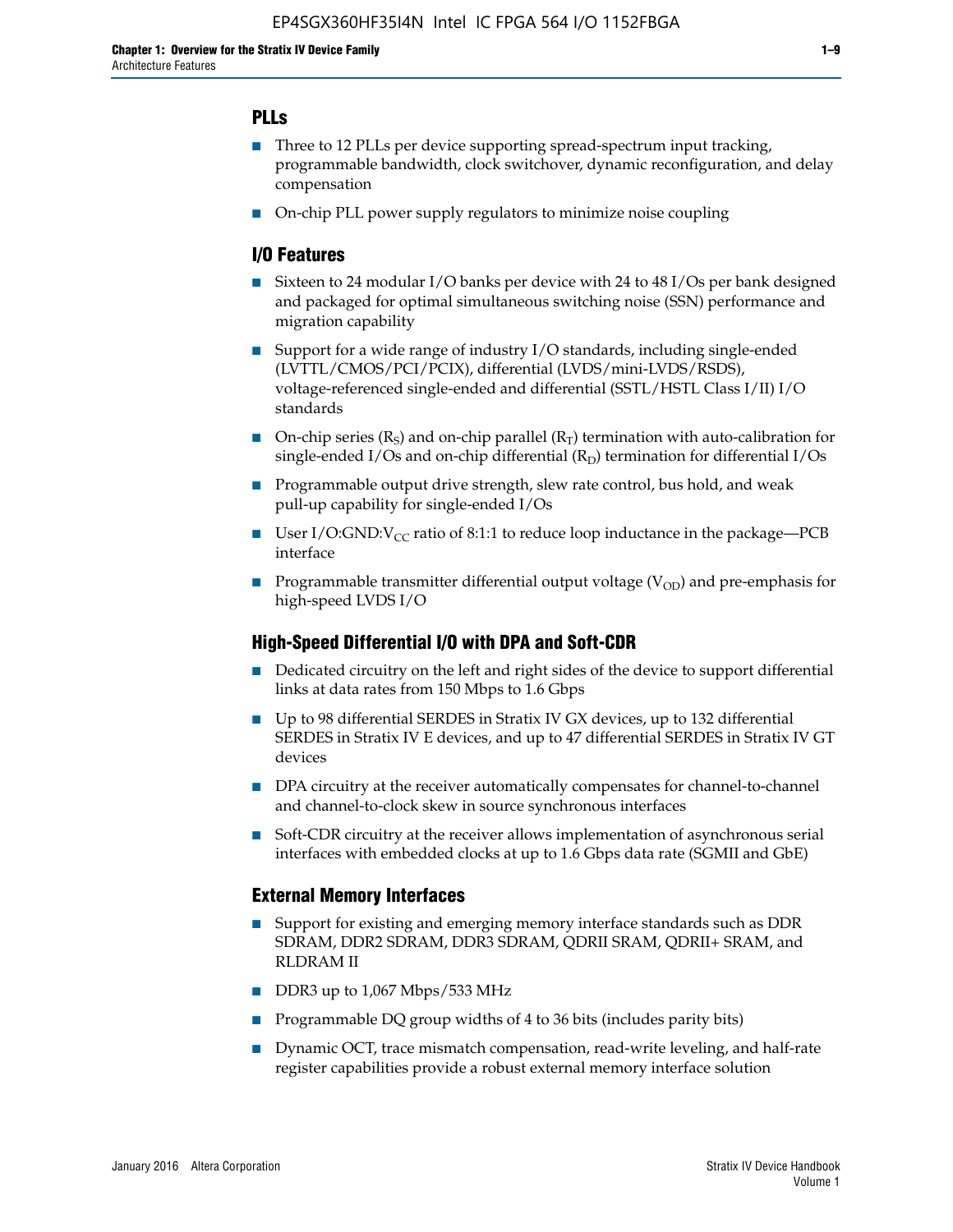## **System Integration**

- All Stratix IV devices support hot socketing
- Four configuration modes:
	- Passive Serial (PS)
	- Fast Passive Parallel (FPP)
	- Fast Active Serial (FAS)
	- JTAG configuration
- Ability to perform remote system upgrades
- 256-bit advanced encryption standard (AES) encryption of configuration bits protects your design against copying, reverse engineering, and tampering
- Built-in soft error detection for configuration RAM cells
- For more information about how to connect the PLL, external memory interfaces,  $I/O$ , high-speed differential I/O, power, and the JTAG pins to PCB, refer to the *[Stratix IV GX and Stratix IV E Device Family Pin Connection Guidelines](http://www.altera.com/literature/dp/stratix4/PCG-01005.pdf)* and the *[Stratix IV GT Device Family Pin Connection Guidelines](http://www.altera.com/literature/dp/stratix4/PCG-01006.pdf)*.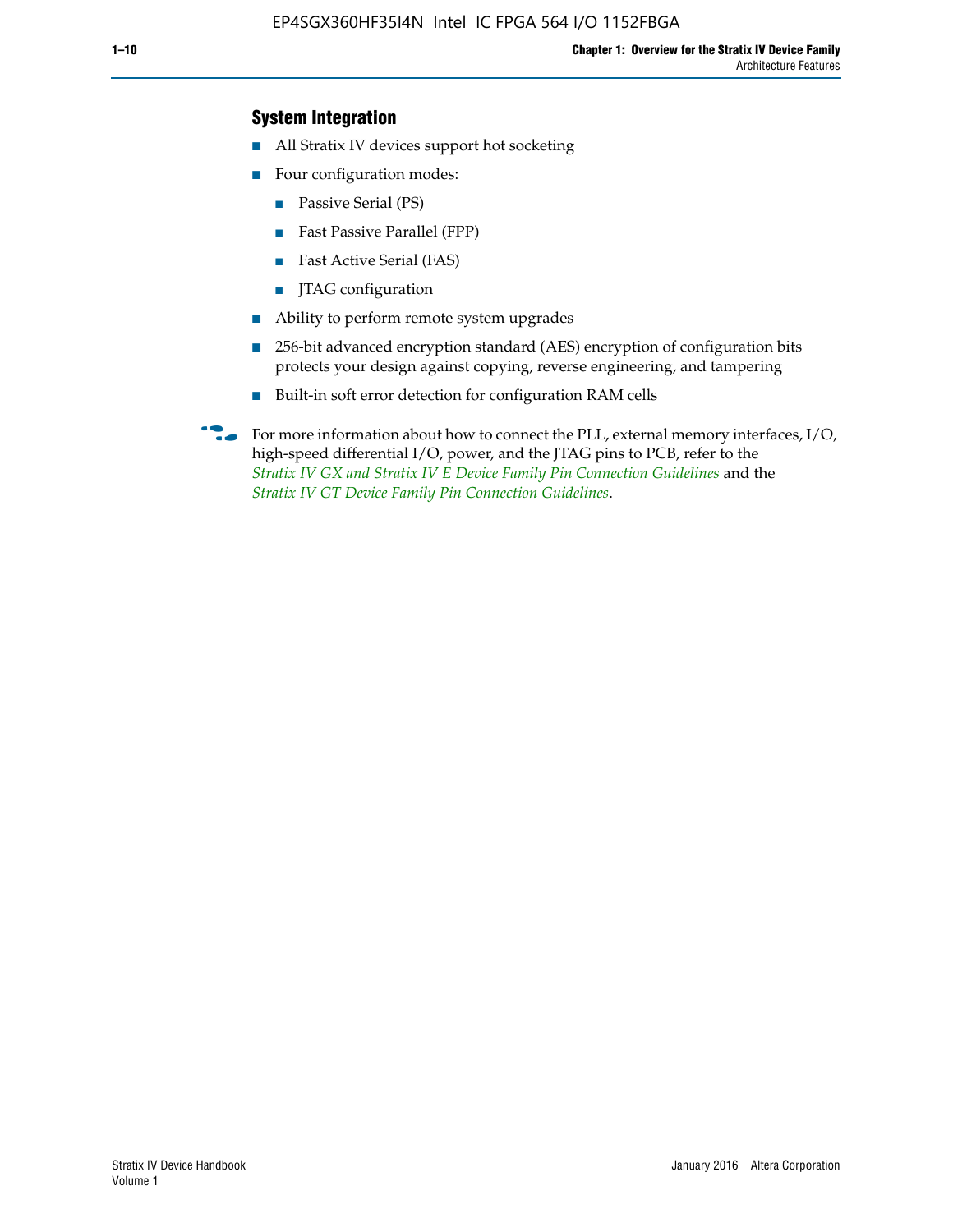#### Table 1–1 lists the Stratix IV GX device features.

## **Table 1–1. Stratix IV GX Device Features (Part 1 of 2)**

| <b>Feature</b>                                                       | EP4SGX70                       |                |                                  | <b>EP4SGX110</b> |    |                                | <b>EP4SGX180</b>               |                |       |              | <b>EP4SGX230</b>         |                          |                               |      |                | <b>EP4SGX290</b> |       |       |       |                          |                   |                | <b>EP4SGX360</b> |       |       |         | <b>EP4SGX530</b> |
|----------------------------------------------------------------------|--------------------------------|----------------|----------------------------------|------------------|----|--------------------------------|--------------------------------|----------------|-------|--------------|--------------------------|--------------------------|-------------------------------|------|----------------|------------------|-------|-------|-------|--------------------------|-------------------|----------------|------------------|-------|-------|---------|------------------|
| <b>Package</b><br><b>Option</b>                                      | F780                           | F1152          | F780                             | F1152            |    | F780                           | F1152                          |                | F1517 | F780         | F1152                    |                          | F1517                         | F780 | F1152          |                  | F1517 | F1760 | F1932 | F780                     | F1152             |                | F1517            | F1760 | F1932 | F1760   | F1932            |
| ALMs                                                                 | 29,040                         |                |                                  | 42,240           |    |                                | 70,300                         |                |       |              | 91,200                   |                          |                               |      |                | 116,480          |       |       |       |                          |                   |                | 141,440          |       |       | 212,480 |                  |
| LEs                                                                  | 72,600                         |                |                                  | 105,600          |    |                                | 175,750                        |                |       |              | 228,000                  |                          |                               |      |                | 291,200          |       |       |       |                          |                   |                | 353,600          |       |       |         | 531,200          |
| 0.6 Gbps-<br>8.5 Gbps<br>Transceivers<br>$(PMA + PCs)$<br>(1)        | $\overline{\phantom{0}}$       | 16             |                                  |                  | 16 |                                | $\qquad \qquad \longleftarrow$ | 16             | 24    |              |                          | 16                       | 24                            |      |                | 16               | 24    | 24    | 32    | $\overline{\phantom{0}}$ |                   | 16             | 24               | 24    | 32    | 24      | 32               |
| 0.6 Gbps-<br>6.5 Gbps<br><b>Transceivers</b><br>$(PMA + PCs)$<br>(1) | 8                              |                | 8                                | 16               | –  | 8                              | 16                             | -              |       | 8            | 16                       | $\overline{\phantom{0}}$ | $\overbrace{\phantom{aaaaa}}$ | 16   | 16             |                  | -     |       |       | 16                       | 16                |                |                  |       |       |         |                  |
| PMA-only<br>CMU<br>Channels<br>$(0.6$ Gbps-<br>6.5 Gbps)             | $\qquad \qquad \longleftarrow$ | 8              | $\overbrace{\phantom{12322111}}$ |                  | 8  | $\qquad \qquad \longleftarrow$ |                                | 8              | 12    | -            | $\overline{\phantom{a}}$ | 8                        | 12                            |      |                | 8                | 12    | 12    | 16    | $\overline{\phantom{0}}$ | $\hspace{0.05cm}$ | 8              | 12               | 12    | 16    | 12      | 16               |
| PCI Express<br>hard IP<br><b>Blocks</b>                              | $\mathbf{1}$                   | $\overline{2}$ |                                  | $\overline{2}$   |    | 1                              |                                | $\overline{2}$ |       | $\mathbf{1}$ |                          | $\overline{c}$           |                               |      |                | $\overline{c}$   |       |       | 4     |                          |                   | $\overline{2}$ |                  |       | 4     |         | 4                |
| High-Speed<br>LVDS<br>SERDES (up<br>to 1.6 Gbps)<br>(4)              | 28                             | 56             | 28                               | 28               | 56 | 28                             | 44                             |                | 88    | 28           | 44                       |                          | 88                            | —    | 44             |                  | 88    | 88    | 98    |                          | 44                |                | 88               | 88    | 98    | 88      | 98               |
| SPI-4.2 Links                                                        | $\mathbf{1}$                   |                |                                  | 1                |    | $\mathbf{1}$                   | $\overline{c}$                 |                | 4     | 1            | $\overline{c}$           |                          | $\overline{4}$                | —    | $\overline{2}$ |                  |       | 4     |       | $\overline{\phantom{0}}$ | $\overline{2}$    |                |                  | 4     |       |         | 4                |

**Chapter 1: Overview for the Stratix IV Device Family**

**Chapter 1: Overview for the Stratix IV Device Family**<br>Architecture Features

Architecture Features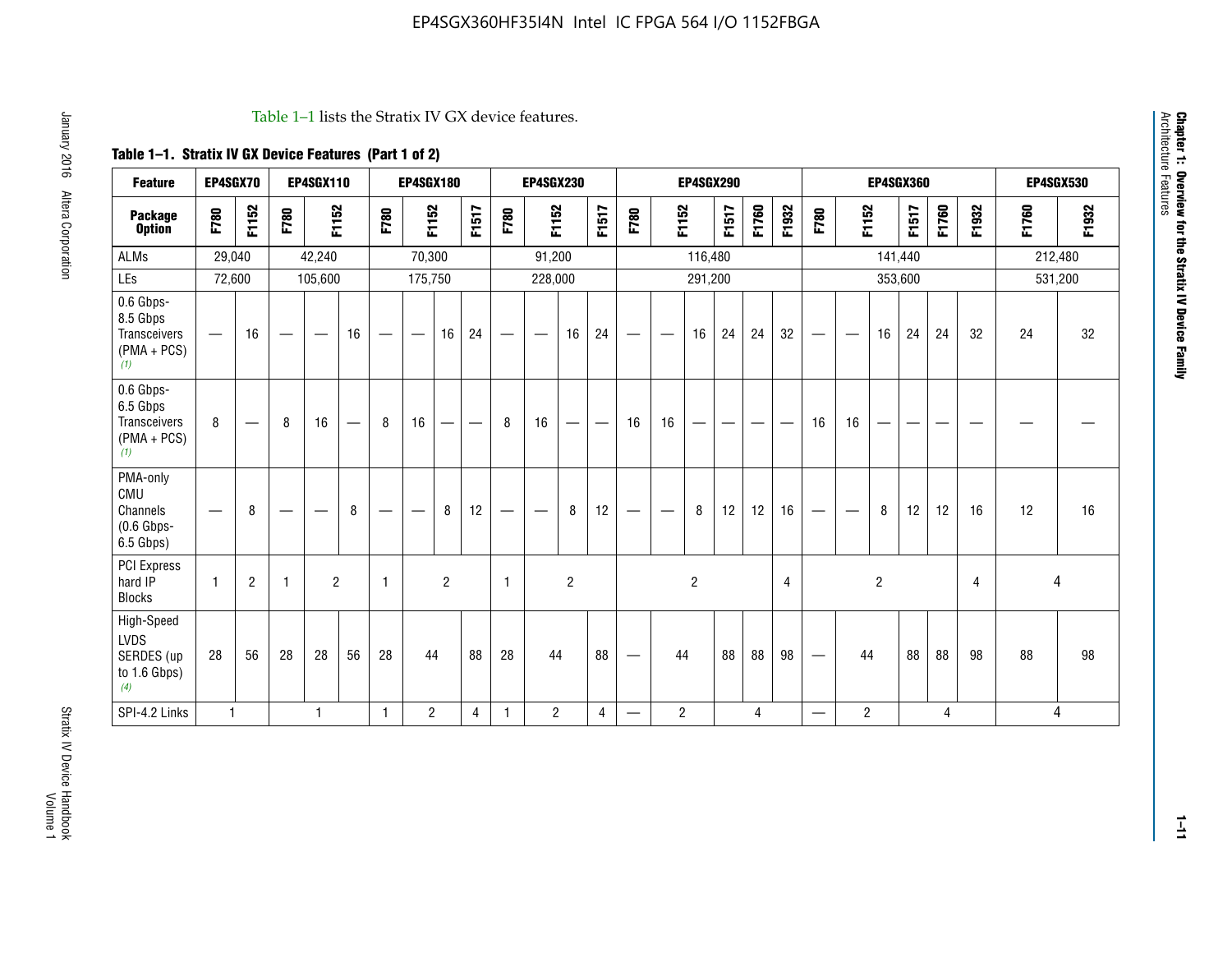**Table 1–1. Stratix IV GX Device Features (Part 2 of 2)**

| <b>Feature</b>                                       | EP4SGX70                |                        |                             | <b>EP4SGX110</b>            |                      |                             | <b>EP4SGX180</b>          |                                              |                        |                             | <b>EP4SGX230</b>            |                        |                      |                             |                             | EP4SGX290              |                      |                        |                        |                             |                             |                        | <b>EP4SGX360</b>     |                        |                        | <b>EP4SGX530</b>  |                   |
|------------------------------------------------------|-------------------------|------------------------|-----------------------------|-----------------------------|----------------------|-----------------------------|---------------------------|----------------------------------------------|------------------------|-----------------------------|-----------------------------|------------------------|----------------------|-----------------------------|-----------------------------|------------------------|----------------------|------------------------|------------------------|-----------------------------|-----------------------------|------------------------|----------------------|------------------------|------------------------|-------------------|-------------------|
| <b>Package</b><br><b>Option</b>                      | F780                    | F1152                  | F780                        | F1152                       |                      | F780                        | F1152                     |                                              | F1517                  | F780                        | F1152                       |                        | F1517                | F780                        | F1152                       |                        | F1517                | F1760                  | F1932                  | F780                        | F1152                       |                        | F1517                | F1760                  | F1932                  | F1760             | F1932             |
| M9K Blocks<br>(256x)<br>36 bits)                     | 462                     |                        |                             | 660                         |                      |                             | 950                       |                                              |                        |                             | 1,235                       |                        |                      |                             |                             | 936                    |                      |                        |                        |                             |                             | 1,248                  |                      |                        |                        | 1,280             |                   |
| M144K<br>Blocks<br>(2048 x<br>72 bits)               | 16                      |                        |                             | 16                          |                      |                             | 20                        |                                              |                        |                             | 22                          |                        |                      |                             |                             | 36                     |                      |                        |                        |                             |                             | 48                     |                      |                        |                        | 64                |                   |
| <b>Total Memory</b><br>(MLAB+M9K<br>+M144K) Kb       | 7,370                   |                        |                             | 9,564                       |                      |                             | 13,627                    |                                              |                        |                             | 17,133                      |                        |                      |                             |                             | 17,248                 |                      |                        |                        |                             |                             | 22,564                 |                      |                        |                        | 27,376            |                   |
| Embedded<br><b>Multipliers</b><br>$18 \times 18$ (2) | 384                     |                        |                             | 512                         |                      |                             | 920                       |                                              |                        |                             | 1,288                       |                        |                      |                             |                             | 832                    |                      |                        |                        |                             |                             | 1,040                  |                      |                        | 1,02<br>4              | 1,024             |                   |
| PLLs                                                 | 3                       | 4                      | 3                           | 4                           |                      | 3                           | 6                         |                                              | 8                      | 3                           | 6                           |                        | 8                    | 4                           | 6                           |                        | 8                    | 12                     | 12                     | 4                           | 6                           |                        | 8                    | 12                     | 12                     | 12                | 12                |
| User I/Os $(3)$                                      | 372                     | 488                    | 372                         | 372                         | 48<br>8              | 372                         | 56<br>4                   | 56<br>4                                      | 74<br>$\overline{4}$   | 372                         | 564                         | 56<br>4                | 74<br>$\overline{4}$ | 289                         | 564                         | 56<br>4                | 74<br>4              | 88<br>0                | 92<br>$\mathbf 0$      | 289                         | 564                         | 56<br>4                | 74<br>4              | 88<br>0                | 920                    | 880               | 920               |
| Speed Grade<br>(fastest to<br>slowest) (5)           | $-2x,$<br>$-3,$<br>$-4$ | $-2,$<br>$-3,$<br>$-4$ | $-2\times$<br>$-3,$<br>$-4$ | $-2\times$<br>$-3,$<br>$-4$ | $-2,$<br>-3,<br>$-4$ | $-2\times$<br>$-3,$<br>$-4$ | $-2$<br>×,<br>$-3,$<br>-4 | $-2$<br>$\,$<br>$-3$<br>$\mathbf{r}$<br>$-4$ | $-2,$<br>$-3,$<br>$-4$ | $-2\times$<br>$-3,$<br>$-4$ | $-2\times$<br>$-3,$<br>$-4$ | $-2,$<br>$-3,$<br>$-4$ | $-2,$<br>-3,<br>$-4$ | $-2\times$<br>$-3,$<br>$-4$ | $-2\times$<br>$-3,$<br>$-4$ | $-2,$<br>$-3,$<br>$-4$ | $-2,$<br>-3,<br>$-4$ | $-2,$<br>$-3,$<br>$-4$ | $-2,$<br>$-3,$<br>$-4$ | $-2\times$<br>$-3,$<br>$-4$ | $-2\times$<br>$-3,$<br>$-4$ | $-2,$<br>$-3,$<br>$-4$ | $-2,$<br>-3,<br>$-4$ | $-2,$<br>$-3,$<br>$-4$ | $-2,$<br>$-3,$<br>$-4$ | $-2, -3,$<br>$-4$ | $-2, -3,$<br>$-4$ |

#### **Notes to Table 1–1:**

(1) The total number of transceivers is divided equally between the left and right side of each device, except for the devices in the F780 package. These devices have eight transceiver channels located only on the right side of the device.

- (2) Four multiplier adder mode.
- (3) The user I/Os count from pin-out files includes all general purpose I/O, dedicated clock pins, and dual purpose configuration pins. Transceiver pins and dedicated configuration pins are not included in the pin count.
- (4) Total pairs of high-speed LVDS SERDES take the lowest channel count of  $R_X/T_X$ .
- (5) The difference between the Stratix IV GX devices in the –2 and –2x speed grades is the number of available transceiver channels. The –2 device allows you to use the transceiver CMU blocks as transceiver channels. The –2x device does NOT allow you to use the CMU blocks as transceiver channels. In addition to the reduction of available transceiver channels in the Stratix IV GX –2x device, the data rates in the –2x device are limited to 6.5 Gbps.

January 2016 Altera Corporation

Altera Corporation

January 2016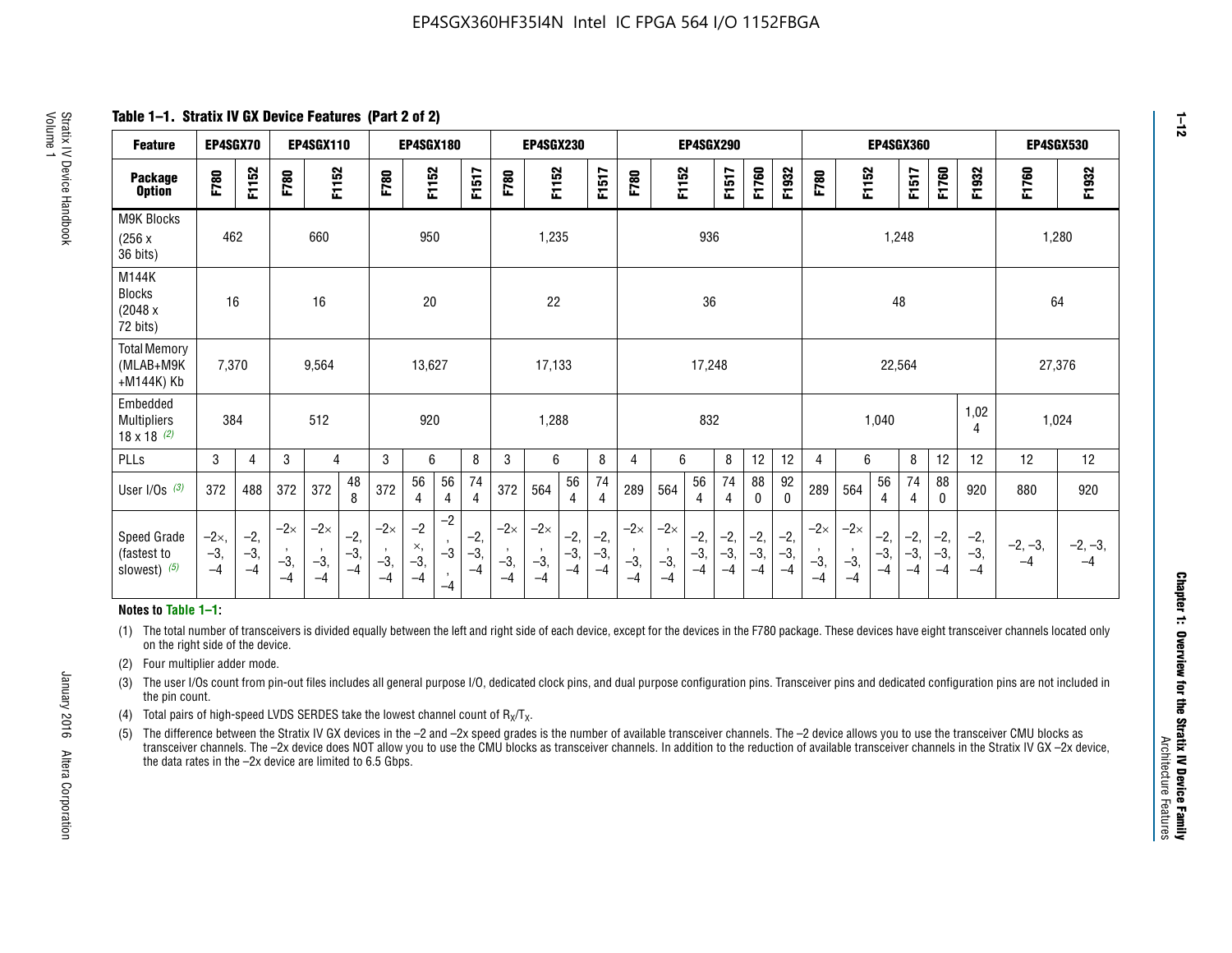Table 1–2 lists the Stratix IV GX device package options.

## **Table 1–2. Stratix IV GX Device Package Options** *(1)***,** *(2)*

| <b>Device</b> |                  | <b>F780</b><br>(29 mm x 29 mm) $(6)$ | F1152<br>$(35 \, \text{mm} \times 35 \, \text{mm})$<br>(6) |             | F1152<br>$(35$ mm x 35 mm) $(5)$ , $(7)$ | F1517<br>(40 mm x 40 mm)<br>$(5)$ $(7)$ | <b>F1760</b><br>$(42.5 \text{ mm} \times 42.5 \text{ mm})$<br>$\boldsymbol{U}$ | F1932<br>$(45 \, \text{mm} \times 45 \, \text{mm})$<br>(7) |
|---------------|------------------|--------------------------------------|------------------------------------------------------------|-------------|------------------------------------------|-----------------------------------------|--------------------------------------------------------------------------------|------------------------------------------------------------|
| EP4SGX70      | <b>DF29</b>      |                                      |                                                            | HF35        |                                          |                                         |                                                                                |                                                            |
| EP4SGX110     | <b>DF29</b>      |                                      | <b>FF35</b>                                                | <b>HF35</b> |                                          |                                         |                                                                                |                                                            |
| EP4SGX180     | DF <sub>29</sub> |                                      | FF35                                                       |             | <b>HF35</b>                              | KF40                                    |                                                                                |                                                            |
| EP4SGX230     | DF <sub>29</sub> |                                      | FF35                                                       |             | <b>HF35</b>                              | KF40                                    |                                                                                |                                                            |
| EP4SGX290     |                  | FH29 $(3)$                           | FF35                                                       |             | <b>HF35</b>                              | <b>KF40</b>                             | KF43                                                                           | <b>NF45</b>                                                |
| EP4SGX360     |                  | <sup>'</sup> FH29 <sup>(3)</sup>     | <b>FF35</b>                                                |             | <b>HF35</b>                              | <b>KF40</b>                             | KF43                                                                           | <b>NF45</b>                                                |
| EP4SGX530     |                  |                                      |                                                            |             | HH35 (4)                                 | KH40 (4)                                | KF43                                                                           | <b>NF45</b>                                                |

#### **Notes to Table 1–2:**

(1) Device packages in the same column and marked under the same arrow sign have vertical migration capability.

(2) Use the Pin Migration Viewer in the Pin Planner to verify the pin migration compatibility when migrating devices. For more information, refer to *[I/O Management](http://www.altera.com/literature/hb/qts/qts_qii52013.pdf)* in the *Quartus II Handbook, Volume 2*.

(3) The 780-pin EP4SGX290 and EP4SGX360 devices are available only in 33 mm x 33 mm Hybrid flip chip package.

(4) The 1152-pin and 1517-pin EP4SGX530 devices are available only in 42.5 mm x 42.5 mm Hybrid flip chip packages.

(5) When migrating between hybrid and flip chip packages, there is an additional keep-out area. For more information, refer to the *[Package Information Datasheet for Altera Devices](http://www.altera.com/literature/ds/dspkg.pdf)*.

(6) Devices listed in this column are available in –2x, –3, and –4 speed grades. These devices do not have on-package decoupling capacitors.

(7) Devices listed in this column are available in –2, –3, and –4 speed grades. These devices have on-package decoupling capacitors. For more information about on-package decoupling capacitor value in each device, refer to Table 1–3.

 $\mathbb{L}$ s On-package decoupling reduces the need for on-board or PCB decoupling capacitors by satisfying the transient current requirements at higher frequencies. The *[Power Delivery Network](http://www.altera.com/literature/ug/pdn_tool_stxiv.zip)* design tool for Stratix IV devices accounts for the on-package decoupling and reflects the reduced requirements for PCB decoupling capacitors.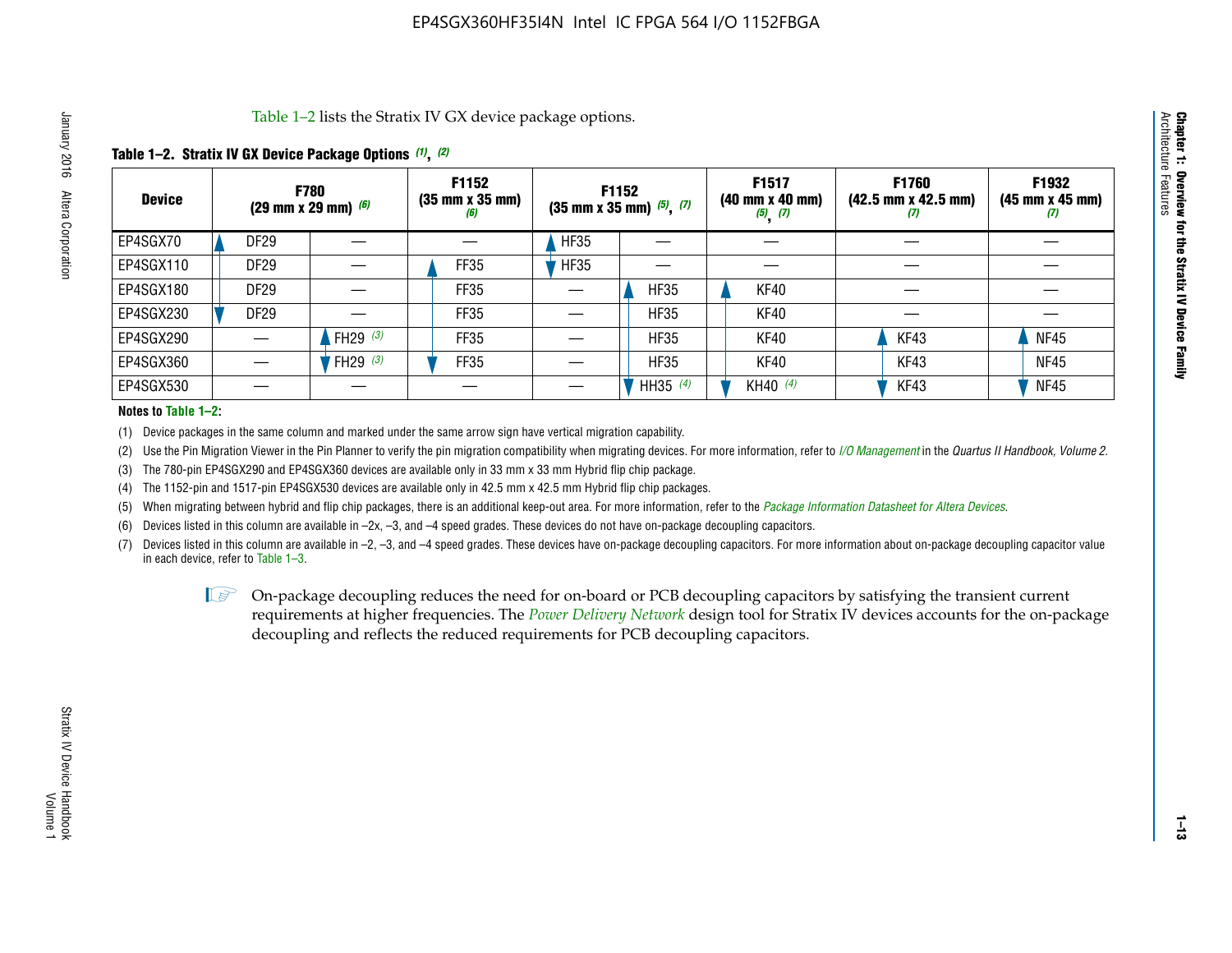|  |  | Table 1-3. Stratix IV GX Device On-Package Decoupling Information (1) |  |  |
|--|--|-----------------------------------------------------------------------|--|--|
|--|--|-----------------------------------------------------------------------|--|--|

| <b>Ordering Information</b> |                     | <b>V<sub>cc</sub></b>               | V <sub>ccio</sub>    | V <sub>CCL GXB</sub>         | V <sub>CCA_L/R</sub> | V <sub>CCT</sub> and V <sub>CCR</sub> (Shared)   |
|-----------------------------|---------------------|-------------------------------------|----------------------|------------------------------|----------------------|--------------------------------------------------|
| EP4SGX70                    | <b>HF35</b>         | $2\times1$ uF + $2\times470$ nF     | 10nF per bank $(2)$  | 100nF per transceiver block  | 100 <sub>n</sub> F   | $1 \times 470$ nF + $1 \times 47$ nF per side    |
| EP4SGX110                   | <b>HF35</b>         | $2\times1$ uF + $2\times470$ nF     | 10nF per bank $(2)$  | 100nF per transceiver block  | 100 <sub>n</sub> F   | $1\times470$ nF + $1\times47$ nF per side        |
| EP4SGX180                   | <b>HF35</b><br>KF40 | $2\times1$ uF + $2\times470$ nF     | 10nF per bank $(2)$  | 100nF per transceiver block  | 100 <sub>n</sub> F   | $1 \times 470$ nF + $1 \times 47$ nF per side    |
| EP4SGX230                   | <b>HF35</b><br>KF40 | $2 \times 1$ uF + $2 \times 470$ nF | 10 nF per bank $(2)$ | 100 nF per transceiver block | 100 nF               | $1 \times 470$ nF + $1 \times 47$ nF<br>per side |
|                             | <b>HF35</b><br>KF40 |                                     |                      |                              |                      | $1 \times 470$ nF + $1 \times 47$ nF             |
| EP4SGX290                   | KF43<br><b>NF45</b> | $4 \times 1$ uF + $4 \times 470$ nF | 10 nF per bank $(2)$ | 100 nF per transceiver block | 100nF                | per side                                         |
|                             | <b>HF35</b><br>KF40 |                                     |                      |                              |                      | $1 \times 470$ nF + $1 \times 47$ nF             |
| EP4SGX360                   | KF43<br><b>NF45</b> | $4 \times 1$ uF + $4 \times 470$ nF | 10 nF per bank $(2)$ | 100 nF per transceiver block | 100 nF               | per side                                         |
|                             | <b>HH35</b>         |                                     |                      |                              |                      |                                                  |
| EP4SGX530                   | <b>KH40</b><br>KF43 | $4 \times 1$ uF + $4 \times 470$ nF | 10 nF per bank $(2)$ | 100 nF per transceiver block | 100 nF               | $1 \times 470$ nF + $1 \times 47$ nF<br>per side |
| <b>NF45</b>                 |                     |                                     |                      |                              |                      |                                                  |

**Notes to Table 1–3:**

(1) Table 1-3 refers to production devices on-package decoupling. For more information about decoupling design of engineering sample (ES) devices, contact [Altera Technical Support](http://mysupport.altera.com/eservice/login.asp).

(2) For I/O banks  $3(*)$ ,  $4(*)$ ,  $7(*)$ , and  $8(*)$  only. There is no OPD for I/O bank  $1(*)$ ,  $2(*)$ ,  $5(*)$ , and  $6(*)$ .

**1–14**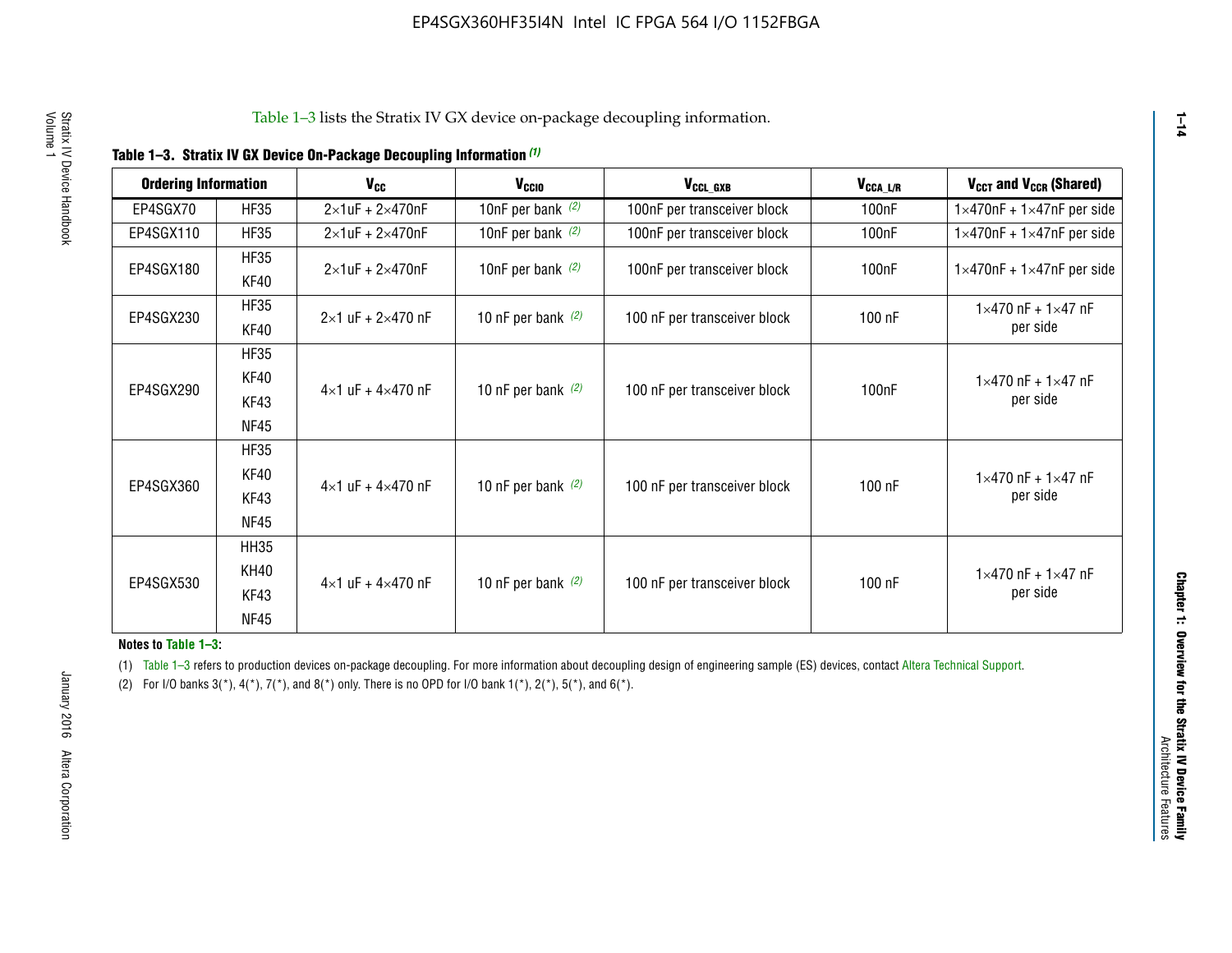#### Table 1–4 lists the Stratix IV E device features.

#### **Table 1–4. Stratix IV E Device Features**

| <b>Feature</b>                                      | <b>EP4SE230</b> |     | <b>EP4SE360</b>                          |              | <b>EP4SE530</b> |              |          | <b>EP4SE820</b> |            |
|-----------------------------------------------------|-----------------|-----|------------------------------------------|--------------|-----------------|--------------|----------|-----------------|------------|
| Package Pin Count                                   | 780             | 780 | 1152                                     | 1152         | 1517            | 1760         | 1152     | 1517            | 1760       |
| ALMs                                                | 91,200          |     | 141,440                                  |              | 212,480         |              |          | 325,220         |            |
| LEs                                                 | 228,000         |     | 353,600                                  |              | 531,200         |              |          | 813,050         |            |
| High-Speed LVDS<br>SERDES (up to<br>1.6 Gbps) $(1)$ | 56              | 56  | 88                                       | 88           | 112             | 112          | 88       | 112             | 132        |
| SPI-4.2 Links                                       | 3               | 3   | 4                                        | 4            |                 | 6            | 4        | 6               | 6          |
| <b>M9K Blocks</b><br>(256 x 36 bits)                | 1,235           |     | 1,248                                    |              | 1,280           |              |          | 1610            |            |
| M144K Blocks<br>(2048 x 72 bits)                    | 22              |     | 48                                       |              | 64              |              |          | 60              |            |
| <b>Total Memory</b><br>$(MLAB+M9K+$<br>M144K) Kb    | 17,133          |     | 22,564                                   |              | 27,376          |              |          | 33,294          |            |
| <b>Embedded Multipliers</b><br>$(18 \times 18)$ (2) | 1,288           |     | 1,040                                    |              | 1,024           |              |          | 960             |            |
| PLLs                                                | 4               | 4   | 8                                        | 8            | 12              | 12           | 8        | 12              | 12         |
| User I/Os $(3)$                                     | 488             | 488 | 744                                      | 744          | 976             | 976          | 744(4)   | 976 (4)         | 1120 $(4)$ |
| Speed Grade<br>(fastest to slowest)                 |                 |     | $-2, -3, -4$ $ -2, -3, -4$ $ -2, -3, -4$ | $-2, -3, -4$ | $-2, -3, -4$    | $-2, -3, -4$ | $-3, -4$ | $-3, -4$        | $-3, -4$   |

#### **Notes to Table 1–4:**

(1) The user I/O count from the pin-out files include all general purpose I/Os, dedicated clock pins, and dual purpose configuration pins. Transceiver pins and dedicated configuration pins are not included in the pin count.

(2) Four multiplier adder mode.

(3) Total pairs of high-speed LVDS SERDES take the lowest channel count of  $R_X/T_X$ .

(4) This data is preliminary.

**Chapter 1: Overview for the Stratix IV Device Family**

**Chapter 1: Overview for the Stratix IV Device Family**<br>Architecture Faatures

Architecture Features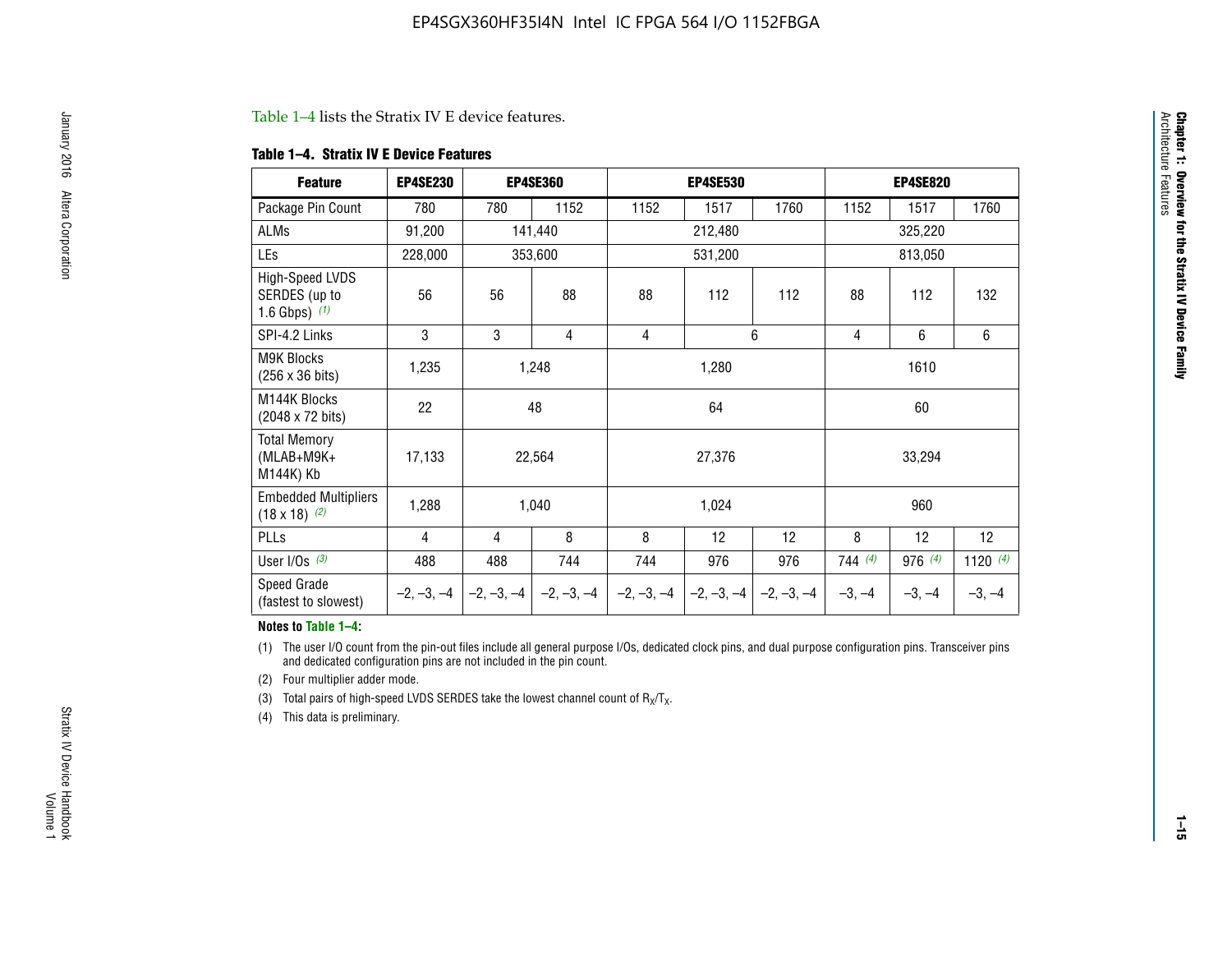Table 1–5 summarizes the Stratix IV E device package options.

| <b>Device</b> | <b>F780</b><br>$(29 \text{ mm} \times 29 \text{ mm})$ $(5)$ , $(6)$ | F1152<br>$(35 \text{ mm} \times 35 \text{ mm})$ $(5)$ $(7)$ | F <sub>1517</sub><br>$(40 \text{ mm} \times 40 \text{ mm})$ (7) | <b>F1760</b><br>$(42.5$ mm x 42.5 mm) $(7)$ |
|---------------|---------------------------------------------------------------------|-------------------------------------------------------------|-----------------------------------------------------------------|---------------------------------------------|
| EP4SE230      | F <sub>29</sub>                                                     |                                                             |                                                                 |                                             |
| EP4SE360      | H29 $(3)$                                                           | F35                                                         |                                                                 |                                             |
| EP4SE530      |                                                                     | H35 $(4)$                                                   | H40 $(4)$                                                       | F43                                         |
| EP4SE820      |                                                                     | H35 $(4)$                                                   | H40 $(4)$                                                       | F43                                         |

**Table 1–5. Stratix IV E Device Package Options** *(1)***,** *(2)*

#### **Notes to Table 1–5:**

(1) Device packages in the same column and marked under the same arrow sign have vertical migration capability.

(2) Use the Pin Migration Viewer in the Pin Planner to verify the pin migration compatibility when migrating devices. For more information, refer to *[I/O Management](http://www.altera.com/literature/hb/qts/qts_qii52013.pdf)* in the *Quartus II Handbook, Volume 2*.

(3) The 780-pin EP4SE360 device is available only in the 33 mm x 33 mm Hybrid flip chip package.

(4) The 1152-pin and 1517-pin for EP4SE530 and EP4SE820 devices are available only in the 42.5 mm x 42.5 mm Hybrid flip chip package.

(5) When migrating between hybrid and flip chip packages, there is an additional keep-out area. For more information, refer to the *[Package](http://www.altera.com/literature/ds/dspkg.pdf)  [Information Datasheet for Altera Devices](http://www.altera.com/literature/ds/dspkg.pdf)*.

(6) Devices listed in this column do not have on-package decoupling capacitors.

(7) Devices listed in this column have on-package decoupling capacitors. For more information about on-package decoupling capacitor value for each device, refer to Table 1–6.

Table 1–6 lists the Stratix IV E on-package decoupling information.

| Table 1–6. Stratix IV E Device On-Package Decoupling Information (1) |  |  |  |  |  |
|----------------------------------------------------------------------|--|--|--|--|--|
|----------------------------------------------------------------------|--|--|--|--|--|

|          | <b>Ordering Information</b> | <b>V<sub>cc</sub></b>               | <b>V<sub>CCIO</sub></b> |
|----------|-----------------------------|-------------------------------------|-------------------------|
| EP4SE360 | F <sub>35</sub>             | $4 \times 1$ uF + $4 \times 470$ nF | 10 nF per bank          |
|          | H <sub>35</sub>             |                                     |                         |
| EP4SE530 | H40                         | $4 \times 1$ uF + $4 \times 470$ nF | 10 nF per bank          |
|          | F43                         |                                     |                         |
|          | H <sub>35</sub>             |                                     |                         |
| EP4SE820 | H40                         | $4 \times 1$ uF + $4 \times 470$ nF | 10 nF per bank          |
|          | F43                         |                                     |                         |

**Note to Table 1–6:**

(1) Table 1–6 refers to production devices on-package decoupling. For more information about decoupling design of engineering sample (ES) devices, contact [Altera Technical Support](http://mysupport.altera.com/eservice/login.asp).

Table 1–7 lists the Stratix IV GT device features.

| <b>Feature</b>                       | <b>EP4S40G2</b> | <b>EP4S40G5</b> | <b>EP4S100G2</b> | <b>EP4S100G3</b> | <b>EP4S100G4</b> |         | <b>EP4S100G5</b> |
|--------------------------------------|-----------------|-----------------|------------------|------------------|------------------|---------|------------------|
| Package Pin Count                    | 1517            | 1517            | 1517             | 1932             | 1932             | 1517    | 1932             |
| <b>ALMs</b>                          | 91,200          | 212,480         | 91,200           | 116,480          | 141,440          |         | 212.480          |
| LEs                                  | 228,000         | 531,200         | 228,000          | 291,200          | 353,600          | 531,200 |                  |
| <b>Total Transceiver</b><br>Channels | 36              | 36              | 36               | 48               | 48               | 36      | 48               |

**Table 1–7. Stratix IV GT Device Features (Part 1 of 2)**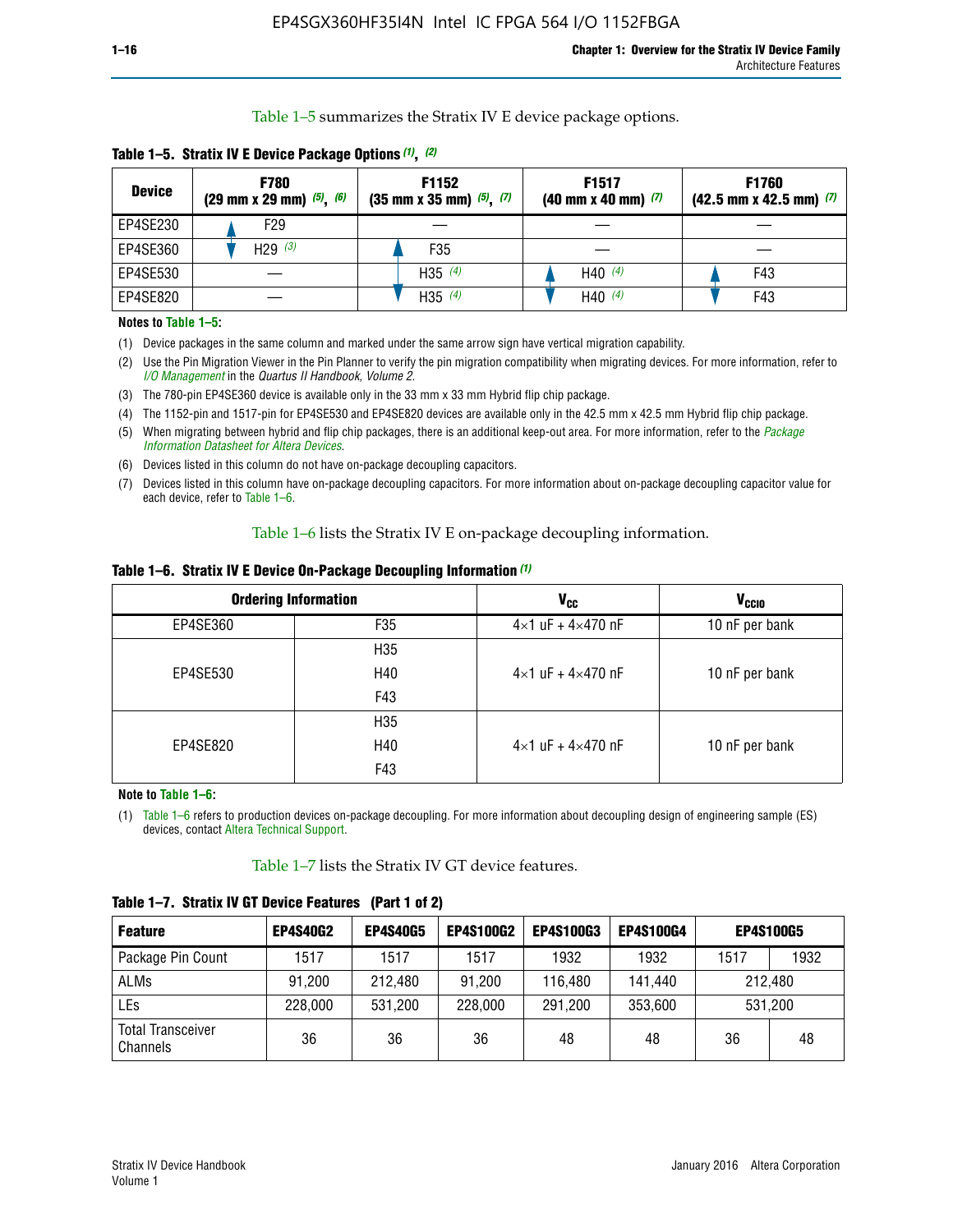#### **Table 1–7. Stratix IV GT Device Features (Part 2 of 2)**

| <b>Feature</b>                                                              | <b>EP4S40G2</b> | <b>EP4S40G5</b> | <b>EP4S100G2</b> | <b>EP4S100G3</b> | <b>EP4S100G4</b> |                | <b>EP4S100G5</b>          |
|-----------------------------------------------------------------------------|-----------------|-----------------|------------------|------------------|------------------|----------------|---------------------------|
| 10G Transceiver<br>Channels<br>(600 Mbps - 11.3 Gbps<br>with PMA + PCS)     | 12              | 12              | 24               | 24               | 24               | 24             | 32                        |
| 8G Transceiver<br>Channels<br>(600 Mbps - 8.5 Gbps<br>with PMA + PCS) $(1)$ | 12              | 12              | $\pmb{0}$        | 8                | 8                | $\mathbf 0$    | 0                         |
| PMA-only CMU<br>Channels<br>(600 Mbps- 6.5 Gbps)                            | 12              | 12              | 12               | 16               | 16               | 12             | 16                        |
| PCIe hard IP Blocks                                                         | $\overline{2}$  | $\overline{2}$  | $\overline{2}$   | $\overline{4}$   | $\overline{4}$   | $\overline{2}$ | $\overline{4}$            |
| <b>High-Speed LVDS</b><br><b>SERDES</b><br>(up to 1.6 Gbps) $(2)$           | 46              | 46              | 46               | 47               | 47               | 46             | 47                        |
| SP1-4.2 Links                                                               | $\overline{2}$  | $\overline{2}$  | $\overline{2}$   | $\overline{2}$   | $\overline{2}$   | $\overline{2}$ | $\overline{2}$            |
| <b>M9K Blocks</b><br>(256 x 36 bits)                                        | 1,235           | 1,280           | 1,235            | 936              | 1,248            |                | 1,280                     |
| M144K Blocks<br>(2048 x 72 bits)                                            | 22              | 64              | 22               | 36               | 48               |                | 64                        |
| Total Memory (MLAB +<br>M9K + M144K) Kb                                     | 17,133          | 27,376          | 17,133           | 17,248           | 22,564           |                | 27,376                    |
| <b>Embedded Multipliers</b><br>$18 \times 18^{(3)}$                         | 1,288           | 1,024           | 1,288            | 832              | 1,024            | 1,024          |                           |
| PLLs                                                                        | 8               | 8               | 8                | 12               | 12               | 8              | 12                        |
| User I/Os $(4)$ , $(5)$                                                     | 654             | 654             | 654              | 781              | 781              | 654            | 781                       |
| Speed Grade<br>(fastest to slowest)                                         | $-1, -2, -3$    | $-1, -2, -3$    | $-1, -2, -3$     | $-1, -2, -3$     | $-1, -2, -3$     |                | $-1, -2, -3$ $-1, -2, -3$ |

**Notes to Table 1–7:**

(1) You can configure all 10G transceiver channels as 8G transceiver channels. For example, the EP4S40G2F40 device has twenty-four 8G transceiver channels and the EP4S100G5F45 device has thirty-two 8G transceiver channels.

(2) Total pairs of high-speed LVDS SERDES take the lowest channel count of  $R_X/T_X$ .

(3) Four multiplier adder mode.

(4) The user I/O count from the pin-out files include all general purpose I/Os, dedicated clock pins, and dual purpose configuration pins. Transceiver pins and dedicated configuration pins are not included in the pin count.

(5) This data is preliminary.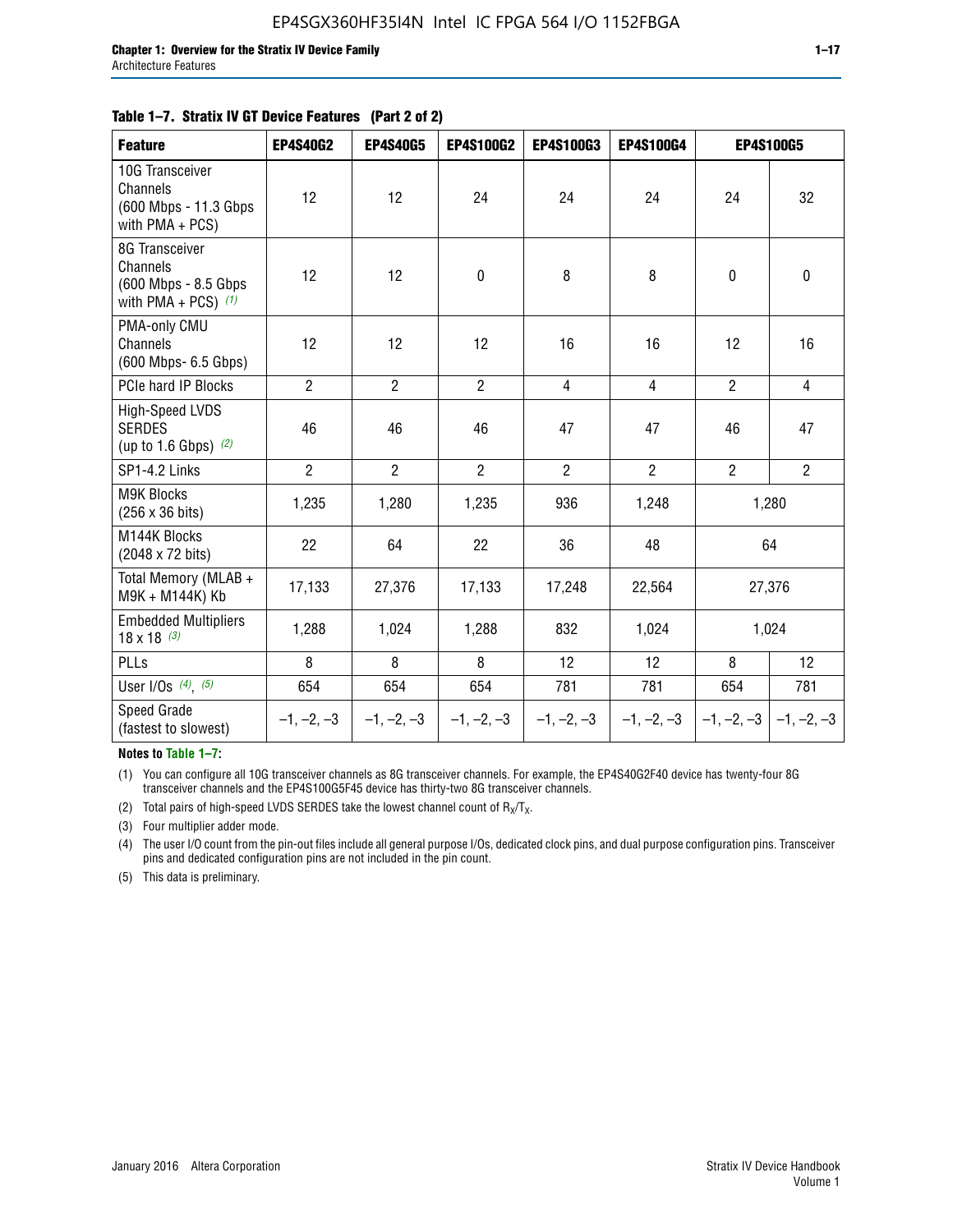Table 1–8 lists the resource counts for the Stratix IV GT devices.

|  | Table 1-8. Stratix IV GT Device Package Options (1), (2) |  |  |  |  |  |
|--|----------------------------------------------------------|--|--|--|--|--|
|--|----------------------------------------------------------|--|--|--|--|--|

| <b>Device</b>                      | <b>1517 Pin</b><br><b>1932 Pin</b><br>$(40 \text{ mm} \times 40 \text{ mm})$ $(3)$<br>(45 mm x 45 mm) |     |  |
|------------------------------------|-------------------------------------------------------------------------------------------------------|-----|--|
| <b>Stratix IV GT 40 G Devices</b>  |                                                                                                       |     |  |
| EP4S40G2                           | F40                                                                                                   |     |  |
| EP4S40G5                           | H40 $(4)$ , $(5)$                                                                                     |     |  |
| <b>Stratix IV GT 100 G Devices</b> |                                                                                                       |     |  |
| EP4S100G2                          | F40                                                                                                   |     |  |
| EP4S100G3                          |                                                                                                       | F45 |  |
| EP4S100G4                          |                                                                                                       | F45 |  |
| EP4S100G5                          | $(4)$ , $(5)$<br>H40                                                                                  | F45 |  |

#### **Notes to Table 1–8:**

(1) This table represents pin compatability; however, it does not include hard IP block placement compatability.

- (2) Devices under the same arrow sign have vertical migration capability.
- (3) When migrating between hybrid and flip chip packages, there is an additional keep-out area. For more information, refer to the *[Altera Device Package Information Data Sheet](http://www.altera.com/literature/ds/dspkg.pdf)*.
- (4) EP4S40G5 and EP4S100G5 devices with 1517 pin-count are only available in 42.5-mm x 42.5-mm Hybrid flip chip packages.
- (5) If you are using the hard IP block, migration is not possible.

Table 1–9 lists the Stratix IV GT on-package decoupling information.

**Table 1–9. Stratix IV GT Device On-Package Decoupling Information** *(1)*

| <b>Ordering</b><br><b>Information</b> | Vcc                                 | <b>V<sub>CCIO</sub></b> | V <sub>CCL GXB</sub>            | V <sub>CCA L/R</sub> | V <sub>CCT L/R</sub> | $V_{CCR\_L/R}$ |
|---------------------------------------|-------------------------------------|-------------------------|---------------------------------|----------------------|----------------------|----------------|
| EP4S40G2F40                           | $2 \times 1$ uF + $2 \times 470$ nF | 10 nF per bank $(2)$    | 100 nF per<br>transceiver block | $100$ nF             | $100$ nF             | $100$ nF       |
| EP4S100G2F40                          |                                     |                         |                                 |                      |                      |                |
| EP4S100G3F45                          |                                     | 10 nF per bank $(2)$    | 100 nF per<br>transceiver block | $100$ nF             | $100$ nF             | $100$ nF       |
| EP4S100G4F45                          |                                     |                         |                                 |                      |                      |                |
| EP4S40G5H40                           | $4\times1$ uF + $4\times470$ nF     |                         |                                 |                      |                      |                |
| EP4S100G5H40                          |                                     |                         |                                 |                      |                      |                |
| EP4S100G5F45                          |                                     |                         |                                 |                      |                      |                |

**Notes to Table 1–9:**

(1) Table 1–9 refers to production devices on-package decoupling. For more information about decoupling design of engineering sample (ES) devices, contact [Altera Technical Support](http://mysupport.altera.com/eservice/login.asp).

(2) For I/O banks  $3(*)$ ,  $4(*)$ ,  $7(*)$ , and  $8(*)$  only. There is no OPD for I/O bank  $1(*)$ ,  $2(*)$ ,  $5(*)$ , and  $6(*)$ .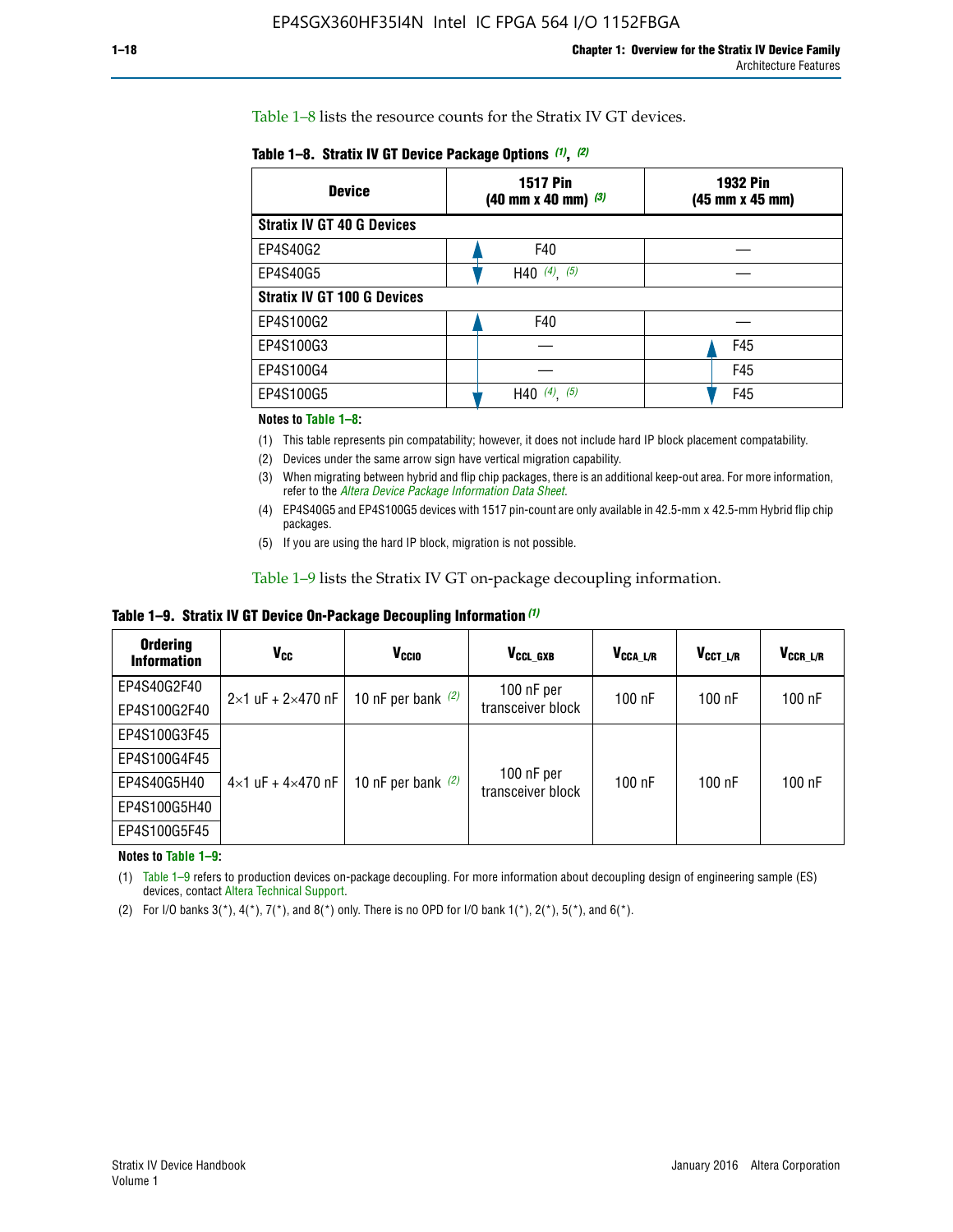# **Integrated Software Platform**

The Quartus II software provides an integrated environment for HDL and schematic design entry, compilation and logic synthesis, full simulation and advanced timing analysis, SignalTap II Logic Analyzer, and device configuration of Stratix IV designs. The Quartus II software provides the MegaWizard<sup> $M$ </sup> Plug-In Manager user interface to generate different functional blocks, such as memory, PLL, and digital signal processing logic. For transceivers, the Quartus II software provides the ALTGX MegaWizard Plug-In Manager interface that guides you through configuration of the transceiver based on your application requirements.

The Stratix IV GX and GT transceivers allow you to implement low-power and reliable high-speed serial interface applications with its fully reconfigurable hardware, optimal signal integrity, and integrated Quartus II software platform.

For more information about the QuarJanuary2016tus II software features, refer to the *[Quartus II Handbook](http://www.altera.com/literature/lit-qts.jsp)*.

# **Ordering Information**

This section describes the Stratix IV E, GT, and GX devices ordering information. Figure 1–4 shows the ordering codes for Stratix IV GX and E devices.



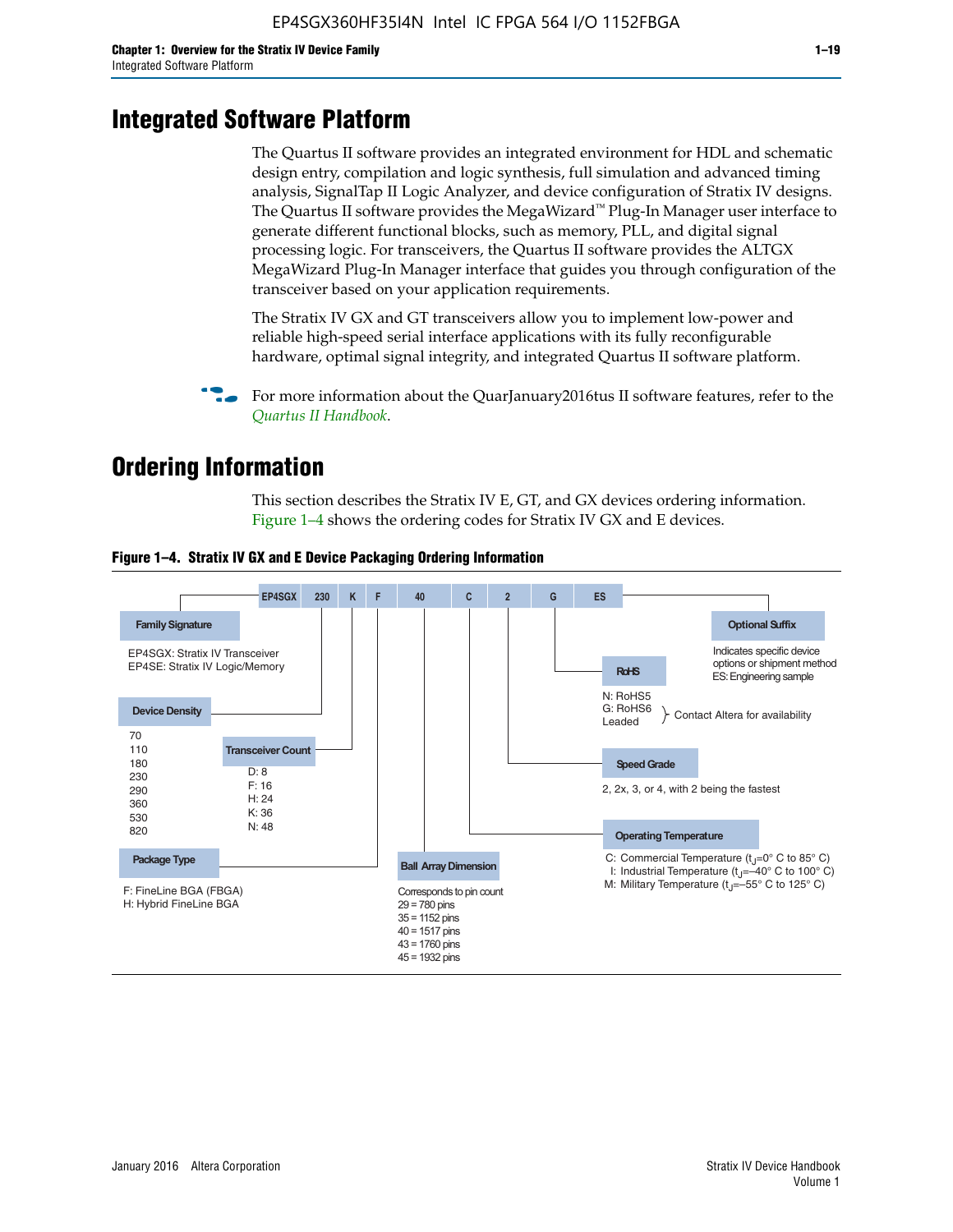Figure 1–5 shows the ordering codes for Stratix IV GT devices.





# **Document Revision History**

Table 1–10 lists the revision history for this chapter.

|  | Table 1–10. Document Revision History (Part 1 of 2) |  |  |
|--|-----------------------------------------------------|--|--|
|--|-----------------------------------------------------|--|--|

| <b>Date</b>       | Version | <b>Changes</b>                                         |
|-------------------|---------|--------------------------------------------------------|
| January 2016      | $3.5\,$ | <b>Updated Figure 1–4 with new RoHS information</b>    |
| September 2012    | 3.4     | ■ Updated Table 1–1 to close FB $#30986$ .             |
|                   |         | Updated Table 1–2 and Table 1–5 to close FB $#31127$ . |
| June 2011         | 3.3     | Added military temperature to Figure 1–4.              |
| February 2011     | 3.2     | ■ Updated Table 1–7 and Table 1–8.                     |
|                   |         | $\blacksquare$ Applied new template.                   |
|                   |         | Minor text edits.                                      |
| <b>March 2010</b> |         | <b>Updated Table 1–1, Table 1–2, and Table 1–7.</b>    |
|                   | 3.1     | ■ Updated Figure $1-3$ .                               |
|                   |         | ■ Updated the "Stratix IV GT Devices" section.         |
|                   |         | Added two new references to the Introduction section.  |
|                   |         | Minor text edits.                                      |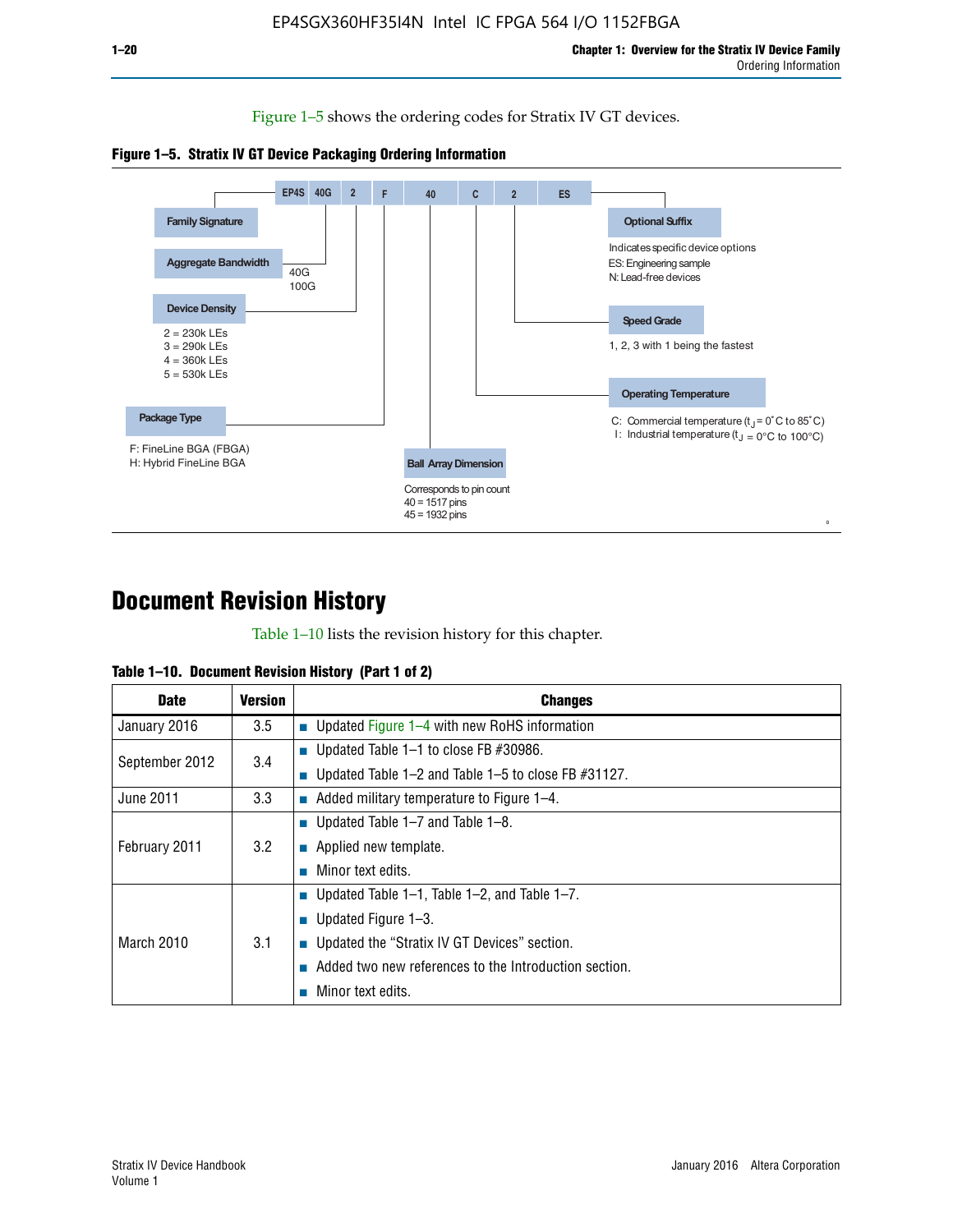#### **Table 1–10. Document Revision History (Part 2 of 2)**

| <b>Date</b>      | <b>Version</b> | <b>Changes</b>                                                                                                                                                                                                                                                                    |  |
|------------------|----------------|-----------------------------------------------------------------------------------------------------------------------------------------------------------------------------------------------------------------------------------------------------------------------------------|--|
| November 2009    | 3.0            | ■ Updated the "Stratix IV Device Family Overview", "Feature Summary", "Stratix IV GT<br>Devices", "High-Speed Transceiver Features", "FPGA Fabric and I/O Features", "Highest<br>Aggregate Data Bandwidth", "System Integration", and "Integrated Software Platform"<br>sections. |  |
|                  |                | $\blacksquare$ Added Table 1-3, Table 1-6, and Table 1-9.                                                                                                                                                                                                                         |  |
|                  |                | $\blacksquare$ Updated Table 1-1, Table 1-2, Table 1-4, Table 1-5, Table 1-7, and Table 1-8.                                                                                                                                                                                      |  |
|                  |                | ■ Updated Figure 1–3, Figure 1–4, and Figure 1–5.                                                                                                                                                                                                                                 |  |
|                  |                | $\blacksquare$ Minor text edits.                                                                                                                                                                                                                                                  |  |
| <b>June 2009</b> | 2.4            | $\blacksquare$ Updated Table 1-1.                                                                                                                                                                                                                                                 |  |
|                  |                | $\blacksquare$ Minor text edits.                                                                                                                                                                                                                                                  |  |
|                  |                | $\blacksquare$ Added Table 1–5, Table 1–6, and Figure 1–3.                                                                                                                                                                                                                        |  |
|                  |                | $\blacksquare$ Updated Figure 1-5.                                                                                                                                                                                                                                                |  |
| April 2009       | 2.3            | Updated Table $1-1$ , Table $1-2$ , Table $1-3$ , and Table $1-4$ .                                                                                                                                                                                                               |  |
|                  |                | ■ Updated "Introduction", "Feature Summary", "Stratix IV GX Devices", "Stratix IV GT<br>Devices", "Architecture Features", and "FPGA Fabric and I/O Features"                                                                                                                     |  |
| March 2009       | 2.2            | ■ Updated "Feature Summary", "Stratix IV GX Devices", "Stratix IV E Device", "Stratix IV<br>GT Devices", "Signal Integrity"                                                                                                                                                       |  |
|                  |                | Removed Tables 1-5 and 1-6                                                                                                                                                                                                                                                        |  |
|                  |                | $\blacksquare$ Updated Figure 1-4                                                                                                                                                                                                                                                 |  |
|                  |                | ■ Updated "Introduction", "Feature Summary", "Stratix IV Device Diagnostic Features",<br>"Signal Integrity", "Clock Networks", "High-Speed Differential I/O with DPA and Soft-<br>CDR", "System Integration", and "Ordering Information" sections.                                |  |
|                  |                | Added "Stratix IV GT 100G Devices" and "Stratix IV GT 100G Transceiver Bandwidth"<br>sections.                                                                                                                                                                                    |  |
| March 2009       | 2.1            | ■ Updated Table 1–1, Table 1–2, Table 1–3, and Table 1–4.                                                                                                                                                                                                                         |  |
|                  |                | $\blacksquare$ Added Table 1–5 and Table 1–6.                                                                                                                                                                                                                                     |  |
|                  |                | ■ Updated Figure 1–3 and Figure 1–4.                                                                                                                                                                                                                                              |  |
|                  |                | $\blacksquare$ Added Figure 1-5.                                                                                                                                                                                                                                                  |  |
|                  |                | Removed "Referenced Documents" section.                                                                                                                                                                                                                                           |  |
| November 2008    | 2.0            | Updated "Feature Summary" on page 1-1.                                                                                                                                                                                                                                            |  |
|                  |                | ■ Updated "Stratix IV Device Diagnostic Features" on page 1-7.                                                                                                                                                                                                                    |  |
|                  |                | Updated "FPGA Fabric and I/O Features" on page 1-8.                                                                                                                                                                                                                               |  |
|                  |                | $\blacksquare$ Updated Table 1-1.                                                                                                                                                                                                                                                 |  |
|                  |                | Updated Table 1-2.<br>П                                                                                                                                                                                                                                                           |  |
|                  |                | Updated "Table 1-5 shows the total number of transceivers available in the Stratix IV GT<br>Device." on page 1-15.                                                                                                                                                                |  |
| <b>July 2008</b> | 1.1            | Revised "Introduction".                                                                                                                                                                                                                                                           |  |
| May 2008         | 1.0            | Initial release.                                                                                                                                                                                                                                                                  |  |